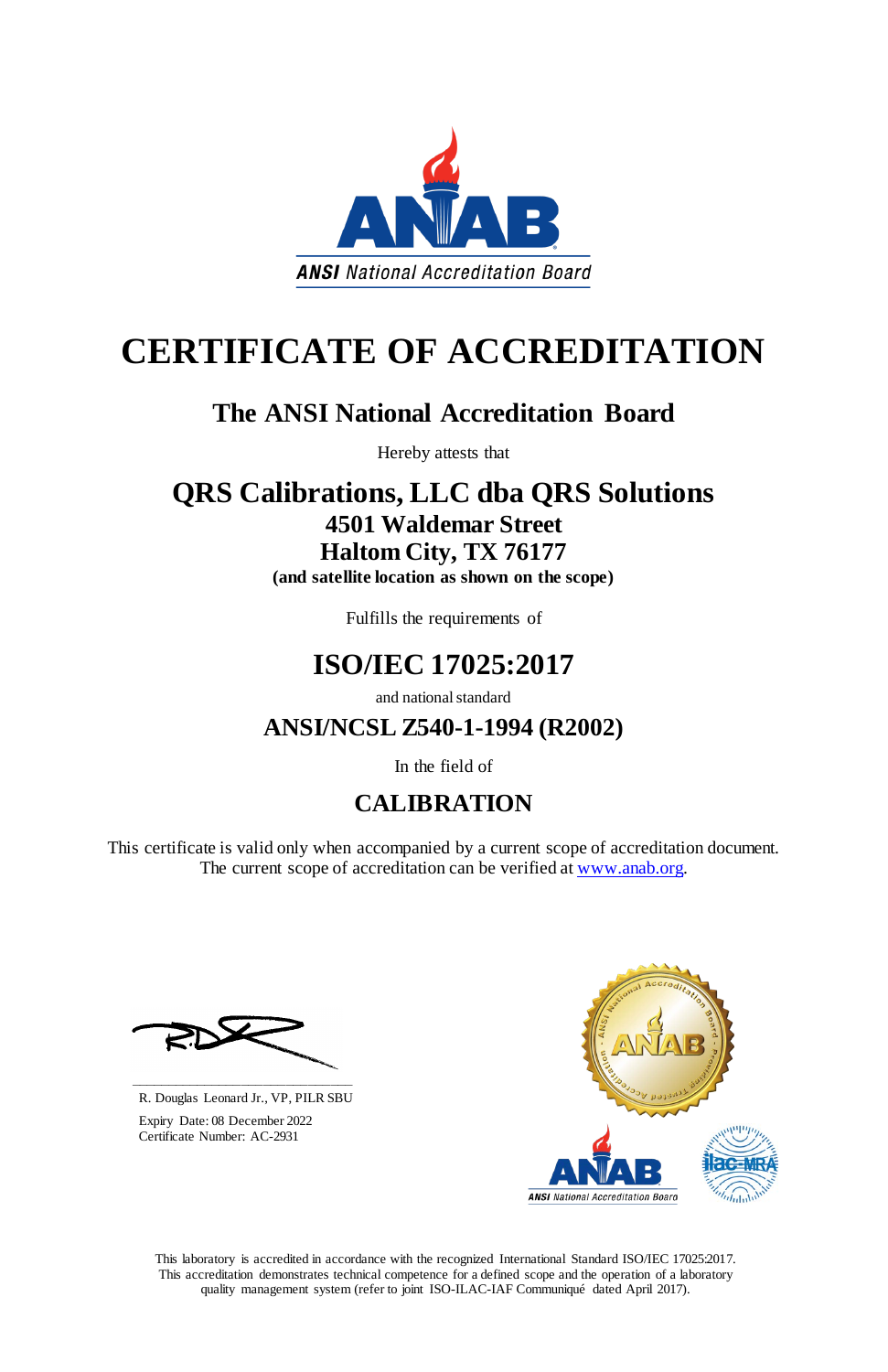

### **SCOPE OF ACCREDITATION TO ISO/IEC 17025:2017**

# **AND**

### **ANSI/NCSL Z540-1-1994 (R2002)**

### **QRS Calibrations, LLC dba QRS Solutions**

4501 Waldemar Street Haltom City, TX 76117 Karie Heiselt 877-254-7086

## **CALIBRATION**

Valid to: **December 8, 2022** Certificate Number: **AC-2931** 

| <b>Parameter/Equipment</b> | <b>Range</b>                         | <b>Expanded Uncertainty of</b><br><b>Measurement</b> $(+/-)$ | <b>Reference Standard,</b><br>Method, and/or<br>Equipment |
|----------------------------|--------------------------------------|--------------------------------------------------------------|-----------------------------------------------------------|
|                            | $1$ kHz                              |                                                              |                                                           |
|                            | $1$ $nF$                             | $2.6$ pF                                                     |                                                           |
|                            | 2nF                                  | $5.3$ pF                                                     |                                                           |
| Capacitance – Source $1$   | $5$ nF                               | 15pF                                                         | Transmille                                                |
| (Fixed Points)             | 10 <sub>nF</sub>                     | 64 pF                                                        | Multiproduct Calibrator                                   |
|                            | $100$ nF                             | $0.64$ nF                                                    |                                                           |
|                            | $1 \mu F$                            | $7.1$ nF                                                     |                                                           |
|                            | $10 \mu F$                           | 85 nF                                                        |                                                           |
|                            | $1$ kHz                              |                                                              |                                                           |
|                            | $(0.95 \text{ to } 9.5) \mu\text{F}$ | $9.4$ nF/ $\mu$ F + 0.11 nF                                  |                                                           |
| Capacitance – Source $1$   | $(9.5 \text{ to } 95) \mu F$         | $23$ pF/ $\mu$ F + 89 nF                                     | Transmille                                                |
| (Simulated)                | 95 µF to 0.95 mF                     | $7.9 \mu F/mF$                                               | Multiproduct Calibrator                                   |
|                            | $(0.95 \text{ to } 9.5) \text{ mF}$  | $7.2 \mu F/mF$                                               |                                                           |
|                            | $(9.5 \text{ to } 100) \text{ mF}$   | $7.1 \mu F/mF + 0.6 \mu F$                                   |                                                           |
|                            | $(20 \text{ to } 202) \mu A$         |                                                              |                                                           |
|                            | $(10 \text{ to } 45)$ Hz             | $2 \text{ mA}/A + 0.25 \mu A$                                |                                                           |
|                            | 45 Hz to 1 kHz                       | $0.7 \text{ mA/A} + 0.15 \text{ }\mu\text{A}$                |                                                           |
| AC Current – Source $1$    | (1 to 10) kHz                        | $8 \text{ mA}/A + 0.25 \mu A$                                |                                                           |
|                            | $(10 to 30)$ kHz                     | $16 \text{ mA/A} + 0.4 \mu\text{A}$                          | Transmille                                                |
|                            | $(0.2 \text{ to } 2.02) \text{ mA}$  |                                                              | Multiproduct Calibrator                                   |
|                            | $(10 \text{ to } 45)$ Hz             | $2 \text{ mA}/A + 0.25 \mu A$                                |                                                           |
|                            | 45 Hz to 1 kHz                       | $0.6 \mu A + 0.2 \mu A$                                      |                                                           |
|                            | (1 to 10) kHz                        | $5 \text{ mA}/A + 0.3 \mu A$                                 |                                                           |
|                            | $(10 \text{ to } 30) \text{ kHz}$    | $10 \text{ mA/A} + 0.6 \mu\text{A}$                          |                                                           |

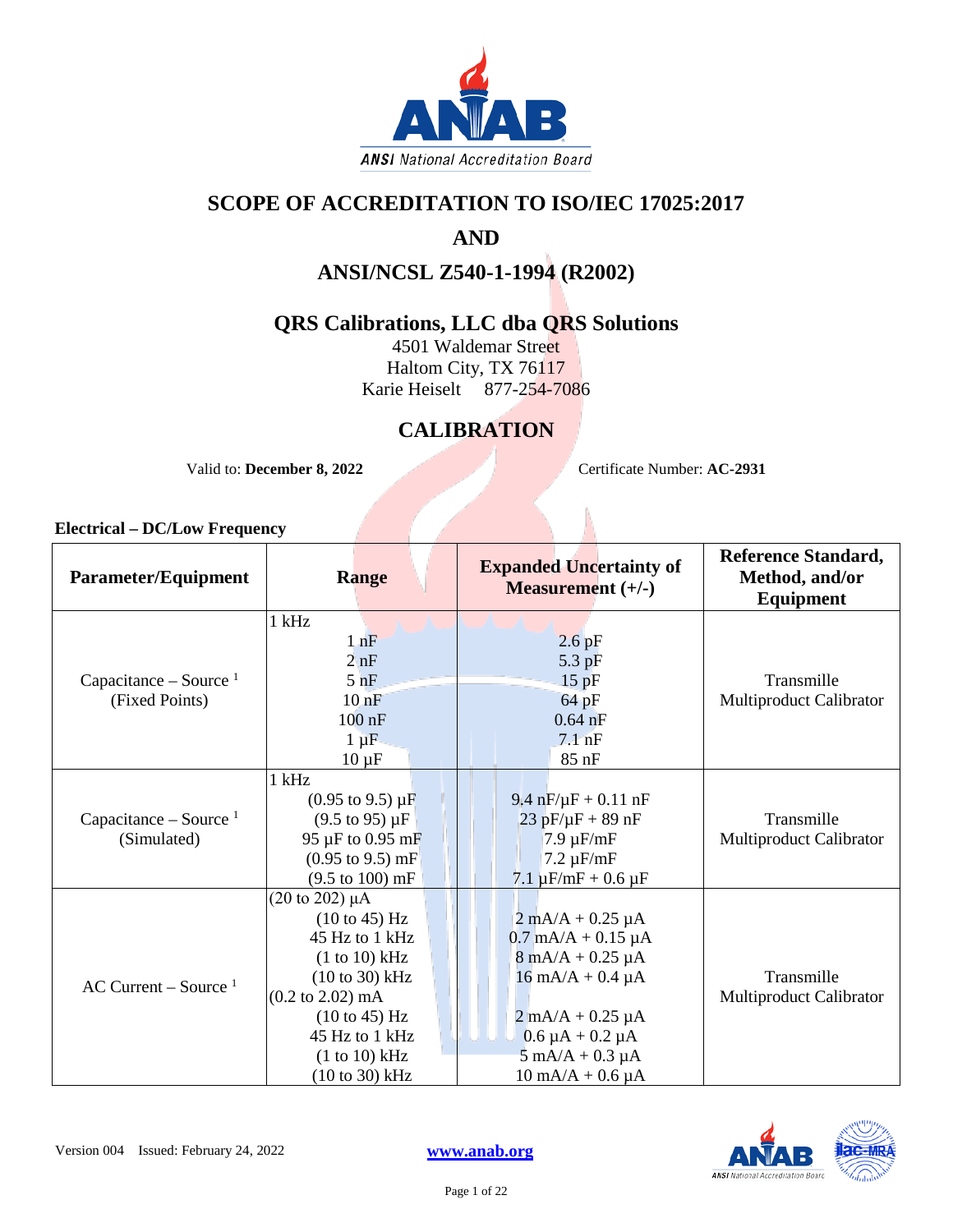

| <b>Parameter/Equipment</b>                                                | Range                                                                                                                                                                                                                                                                                                  | <b>Expanded Uncertainty of</b><br>Measurement $(+/-)$                                                                                                                                                                                                                                                                                                                                                                                                      | <b>Reference Standard,</b><br>Method, and/or<br><b>Equipment</b> |
|---------------------------------------------------------------------------|--------------------------------------------------------------------------------------------------------------------------------------------------------------------------------------------------------------------------------------------------------------------------------------------------------|------------------------------------------------------------------------------------------------------------------------------------------------------------------------------------------------------------------------------------------------------------------------------------------------------------------------------------------------------------------------------------------------------------------------------------------------------------|------------------------------------------------------------------|
| AC Current – Source $1$                                                   | (2 to 20.2) mA<br>(10 to 45) Hz<br>45 Hz to 1 kHz<br>(1 to 10) kHz<br>$(10 to 30)$ kHz<br>(20 to 202) mA<br>(10 to 45) Hz<br>45 Hz to 1 kHz<br>(1 to 10) kHz<br>$(10 to 30)$ kHz<br>$(0.2 \text{ to } 2.02)$ A<br>(10 to 45) Hz<br>45 Hz to 1 kHz<br>(1 to 5) kHz<br>(5 to 10) kHz<br>$(10 to 30)$ kHz | $2 \text{ mA}/\text{A} + 0.25 \text{ }\mu\text{A}$<br>$0.7 \text{ mA/A} + 0.15 \mu\text{A}$<br>$8 \text{ mA/A} + 0.25 \mu\text{A}$<br>$16 \text{ mA/A} + 0.4 \mu\text{A}$<br>$2 \text{ mA}/A + 0.25 \mu A$<br>$0.6$ mA/A + 0.2 µA<br>$5 \text{ mA}/A + 0.3 \mu A$<br>$10 \text{ mA}/A + 0.6 \mu A$<br>$2 mA/A + 0.3 mA$<br>$0.6$ mA/A + 0.2 mA<br>$5 \text{ mA}/A + 0.4 \text{ mA}$<br>$6 \text{ mA}/A + 1 \text{ mA}$<br>$25 \text{ mA/A} + 5 \text{ mA}$ | Transmille<br>Multiproduct Calibrator                            |
|                                                                           | $(2 \text{ to } 30)$ A<br>(10 to 45) Hz<br>$(45 \text{ to } 100) \text{ Hz}$<br>100 Hz to 1 kHz<br>(1 to 5) kHz<br>(5 to 10) kHz                                                                                                                                                                       | $2 mA/A + 3 mA$<br>$0.8 \text{ mA/A} + 2 \text{ mA}$<br>$3 \text{ mA}/A + 4 \text{ mA}$<br>$6 \text{ mA}/A + 4 \text{ mA}$<br>$30 \text{ mA/A} + 5 \text{ mA}$                                                                                                                                                                                                                                                                                             |                                                                  |
| AC Current – Source $1$                                                   |                                                                                                                                                                                                                                                                                                        |                                                                                                                                                                                                                                                                                                                                                                                                                                                            |                                                                  |
| (Clamp-on Meters)                                                         |                                                                                                                                                                                                                                                                                                        |                                                                                                                                                                                                                                                                                                                                                                                                                                                            |                                                                  |
| 2-turn Coil                                                               |                                                                                                                                                                                                                                                                                                        |                                                                                                                                                                                                                                                                                                                                                                                                                                                            | Transmille                                                       |
| Wound Clamps $(30 \text{ to } 60)$ Hz<br>Hall-effect Clamps (30 to 60) Hz | Up to 60 A                                                                                                                                                                                                                                                                                             | $3.7 \text{ mA/A} + 10 \text{ mA}$                                                                                                                                                                                                                                                                                                                                                                                                                         | Multiproduct Calibrator<br>w/ Clamp Coil Adaptor                 |
|                                                                           | Up to 60 A                                                                                                                                                                                                                                                                                             | $4.9 \text{ mA/A} + 72 \text{ mA}$                                                                                                                                                                                                                                                                                                                                                                                                                         |                                                                  |
| AC Current – Source $1$                                                   |                                                                                                                                                                                                                                                                                                        |                                                                                                                                                                                                                                                                                                                                                                                                                                                            |                                                                  |
| (Clamp-on Meters)                                                         |                                                                                                                                                                                                                                                                                                        |                                                                                                                                                                                                                                                                                                                                                                                                                                                            |                                                                  |
| 10-turn Coil                                                              |                                                                                                                                                                                                                                                                                                        |                                                                                                                                                                                                                                                                                                                                                                                                                                                            | Transmille                                                       |
| Wound Clamps $(30 \text{ to } 60)$ Hz                                     |                                                                                                                                                                                                                                                                                                        |                                                                                                                                                                                                                                                                                                                                                                                                                                                            | Multiproduct Calibrator                                          |
|                                                                           |                                                                                                                                                                                                                                                                                                        | $4.2 \text{ mA}/A + 12 \text{ mA}$                                                                                                                                                                                                                                                                                                                                                                                                                         |                                                                  |
|                                                                           | Up to 300 A                                                                                                                                                                                                                                                                                            |                                                                                                                                                                                                                                                                                                                                                                                                                                                            | w/ Clamp Coil Adaptor                                            |
| Hall-effect Clamps (30 to 60) Hz                                          |                                                                                                                                                                                                                                                                                                        |                                                                                                                                                                                                                                                                                                                                                                                                                                                            |                                                                  |
|                                                                           | Up to 300 A                                                                                                                                                                                                                                                                                            | $6$ mA/A + 0.112 A                                                                                                                                                                                                                                                                                                                                                                                                                                         |                                                                  |

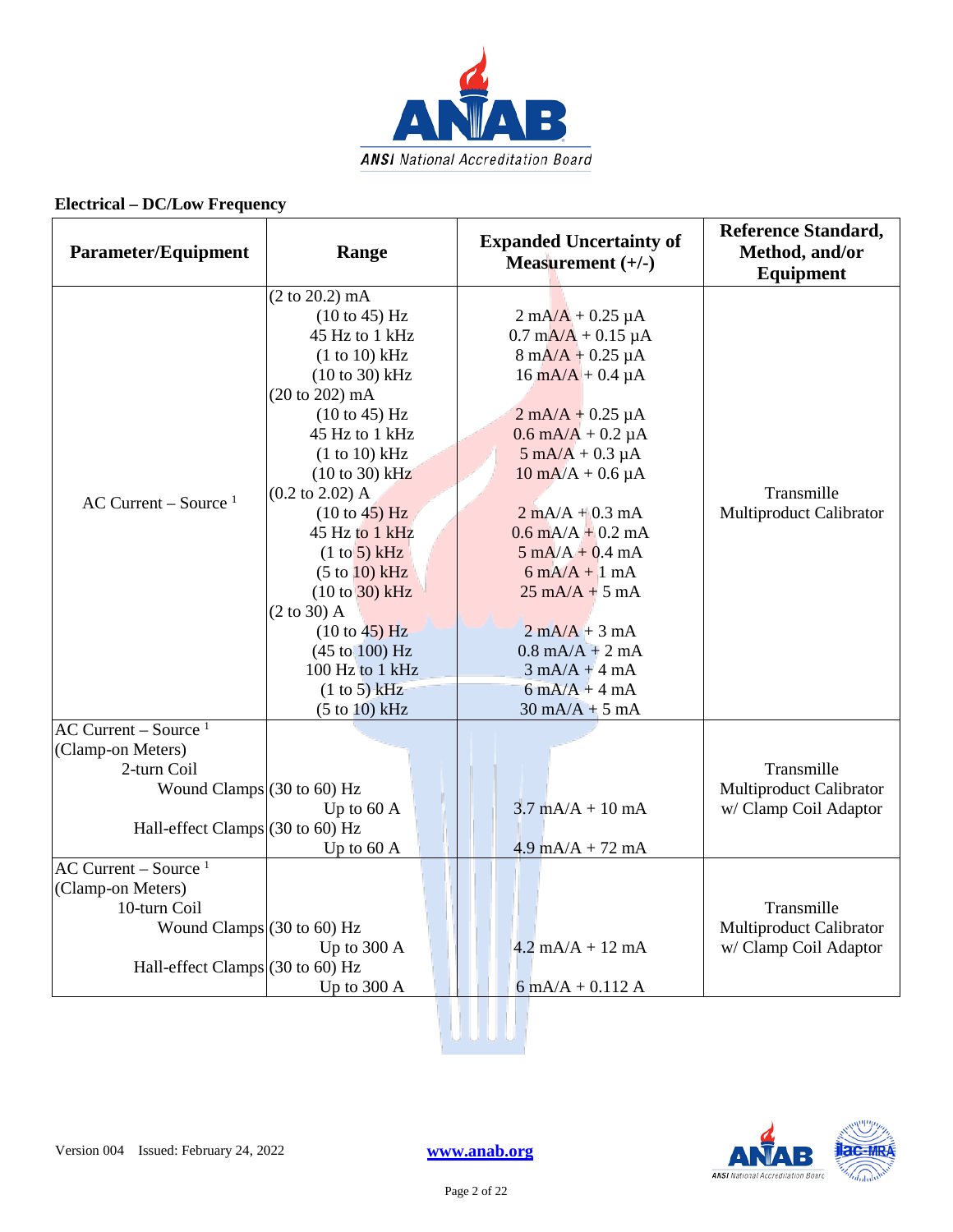

| <b>Parameter/Equipment</b>                  | Range                               | <b>Expanded Uncertainty of</b><br>Measurement $(+/-)$ | <b>Reference Standard,</b><br>Method, and/or<br><b>Equipment</b> |
|---------------------------------------------|-------------------------------------|-------------------------------------------------------|------------------------------------------------------------------|
| $AC$ Current – Source <sup>1</sup>          |                                     |                                                       |                                                                  |
| (Clamp-on Meters)                           |                                     |                                                       |                                                                  |
| 50-turn Coil                                |                                     |                                                       | Transmille                                                       |
| Wound Clamps $(30 \text{ to } 60)$ Hz       |                                     |                                                       | Multiproduct Calibrator                                          |
|                                             | Up to $1500 \text{ A}$              | $2.6 \text{ mA/A} + 42 \text{ mA}$                    | w/ Clamp Coil Adaptor                                            |
| Hall-effect Clamps $(30 \text{ to } 60)$ Hz |                                     |                                                       |                                                                  |
|                                             | Up to 1 500 A                       | $4.6 \text{ mA} + 0.42 \text{ A}$                     |                                                                  |
|                                             | Up to $100 \mu A$                   |                                                       |                                                                  |
|                                             | $(10 \text{ to } 40)$ Hz            | $0.9 \text{ mA/A} + 15 \text{ nA}$                    |                                                                  |
|                                             | 40 Hz to 1 kHz                      | $0.5$ mA/A + 12 nA                                    |                                                                  |
|                                             | $(1 to 10)$ kHz                     | $1.2$ mA/A + 30 nA                                    |                                                                  |
|                                             | $(0.1$ to 1) mA                     |                                                       |                                                                  |
|                                             | $(10 \text{ to } 40)$ Hz            | $0.9 \text{ mA/A} + 0.15 \mu\text{A}$                 |                                                                  |
|                                             | 40 Hz to 1 kHz                      | $0.5$ mA/A + 0.12 µA                                  |                                                                  |
|                                             | (1 to 10) kHz                       | $1.2 \text{ mA/A} + 0.3 \text{ }\mu\text{A}$          |                                                                  |
|                                             | $(1 to 10)$ mA                      |                                                       |                                                                  |
|                                             | (10 to 40) Hz                       | $0.9 \text{ mA/A} + 1.5 \mu\text{A}$                  |                                                                  |
|                                             | 40 Hz to 1 kHz                      | $0.5 \text{ mA/A} + 1.2 \mu\text{A}$                  |                                                                  |
|                                             | (1 to 10) kHz                       | $1.2 \text{ mA}/A + 3 \mu A$                          |                                                                  |
| AC Current – Measure $1$                    | $(10 \text{ to } 100) \text{ mA}$   |                                                       | Transmille                                                       |
|                                             | (10 to 40) Hz                       | $0.9 \text{ mA/A} + 15 \mu\text{A}$                   | 8.5 Digit Multimeter                                             |
|                                             | 40 Hz to 1 kHz                      | $0.5 \text{ mA/A} + 12 \mu\text{A}$                   |                                                                  |
|                                             | (1 to 10) kHz                       | $1.2 \text{ mA/A} + 30 \mu\text{A}$                   |                                                                  |
|                                             | $(0.1$ to 1) A                      |                                                       |                                                                  |
|                                             | (10 to 40) Hz<br>40 Hz to 1 kHz     | $1.1$ mA/A + 0.2 mA<br>$0.7$ mA/A + $0.15$ mA         |                                                                  |
|                                             |                                     | $1.3 \text{ mA/A} + 0.5 \text{ mA}$                   |                                                                  |
|                                             | (1 to 10) kHz<br>$(1 to 10)$ A      |                                                       |                                                                  |
|                                             | (10 to 40) Hz                       | $1.6$ mA/A + 4 mA                                     |                                                                  |
|                                             | 40 Hz to 1 kHz                      | $1.2$ mA/A + 3 mA                                     |                                                                  |
|                                             | $(10 \text{ to } 30)$ A             |                                                       |                                                                  |
|                                             | (10 to 40) Hz                       | $1.6$ mA/A + 12 mA                                    |                                                                  |
|                                             | 40 Hz to 1 kHz                      | $1.2 \text{ mA/A} + 9 \text{ mA}$                     |                                                                  |
|                                             | $(0 \text{ to } 202) \mu A$         | $0.1 \text{ mA/A} + 10 \text{ nA}$                    |                                                                  |
|                                             | $(0.2 \text{ to } 2.02) \text{ mA}$ | $50 \mu A/A + 30 nA$                                  |                                                                  |
| $DC$ Current – Source <sup>1</sup>          | $(2 \text{ to } 20.2) \text{ mA}$   | $50 \mu A/A + 0.2 \mu A$                              |                                                                  |
|                                             | $(20 \text{ to } 202) \text{ mA}$   | 50 $\mu$ A/A + 2 $\mu$ A                              | Transmille                                                       |
|                                             | $(0.2 \text{ to } 2.02)$ A          | $0.13$ mA/A + 30 $\mu$ A                              | Multiproduct Calibrator                                          |
|                                             | $(2 \text{ to } 20.2)$ A            | $0.3$ mA/A + 0.3 mA                                   |                                                                  |
|                                             | $(20 \text{ to } 30)$ A             | $0.5 \text{ mA/A} + 0.45 \text{ mA}$                  |                                                                  |

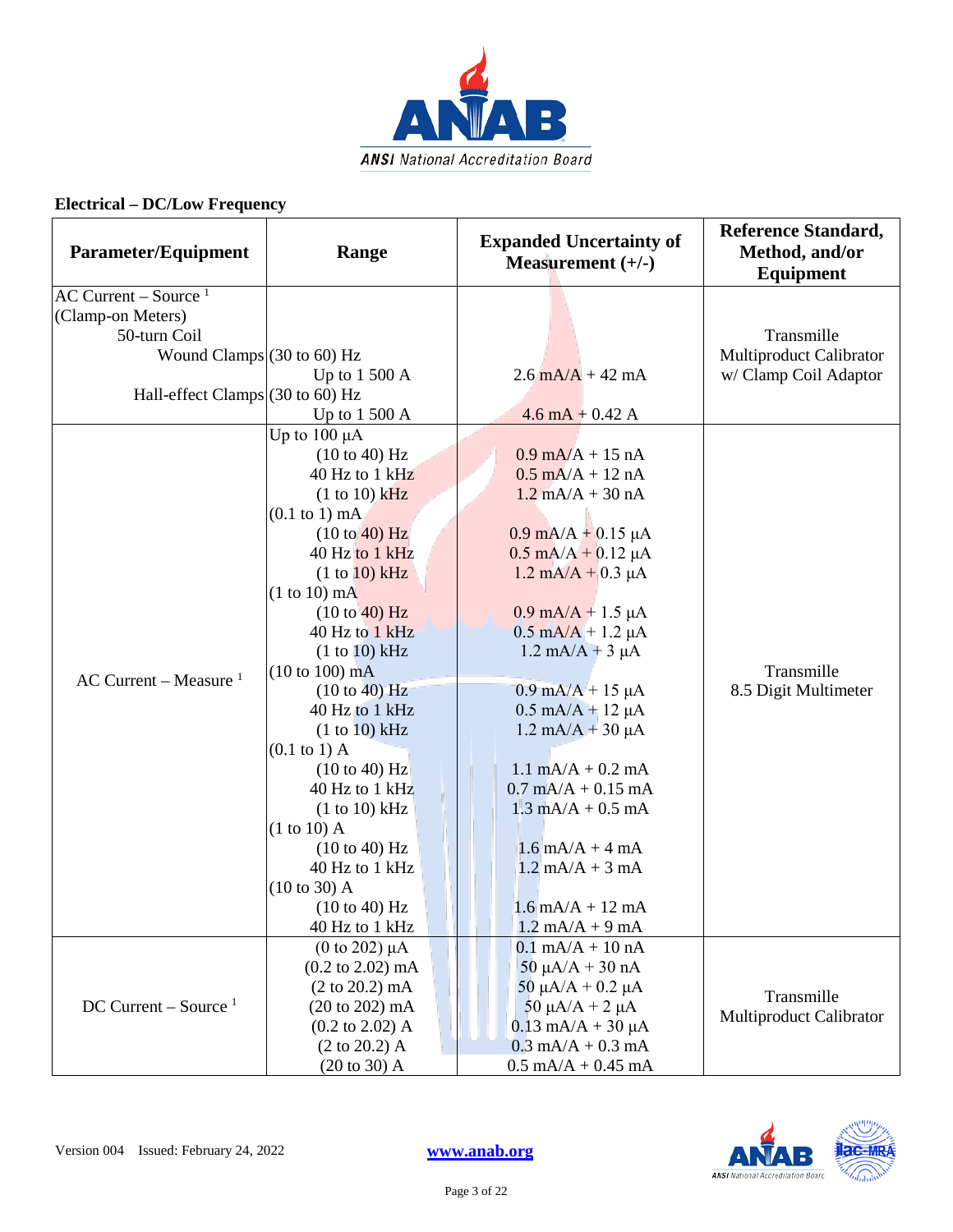

| Parameter/Equipment                                      | Range                            | <b>Expanded Uncertainty of</b><br>Measurement $(+/-)$ | <b>Reference Standard,</b><br>Method, and/or<br><b>Equipment</b> |
|----------------------------------------------------------|----------------------------------|-------------------------------------------------------|------------------------------------------------------------------|
| $DC$ Current – Source <sup>1</sup>                       |                                  |                                                       | Transmille                                                       |
| (Clamp-on Meters)                                        |                                  |                                                       | Multiproduct Calibrator                                          |
| 2-turn Coil                                              |                                  |                                                       | w/ Clamp Coil Adaptor                                            |
| Hall-effect Clamps<br>$DC$ Current – Source <sup>1</sup> | $(0 to 60)$ A                    | $4.9 \text{ mA/A} + 72 \text{ mA}$                    |                                                                  |
| (Clamp-on Meters)                                        |                                  |                                                       | Transmille                                                       |
| 10-turn Coil                                             |                                  |                                                       | Multiproduct Calibrator                                          |
| Hall-effect Clamps                                       | (0 to 300) A                     | $6 \text{ mA}/A + 0.11 \text{ A}$                     | w/ Clamp Coil Adaptor                                            |
| $DC$ Current – Source <sup>1</sup>                       |                                  |                                                       |                                                                  |
| (Clamp-on Meters)                                        |                                  |                                                       | Transmille                                                       |
| 50-turn Coil                                             |                                  |                                                       | Multiproduct Calibrator                                          |
| Hall-effect Clamps                                       | $(0 to 1500)$ A                  | $4.6$ mA/A + 0.42 A                                   | w/ Clamp Coil Adaptor                                            |
|                                                          | (0 to 10) nA                     | $0.86$ nA                                             |                                                                  |
|                                                          | (10 to 100) nA                   | $0.6 \text{ mA/A} + 0.85 \text{ nA}$                  |                                                                  |
|                                                          | $(0.1 \text{ to } 1) \mu A$      | $24 \mu A/A + 0.91 \text{ nA}$                        |                                                                  |
|                                                          | $(1 \text{ to } 10) \mu A$       | $18 \mu A/A + 0.92 nA$                                |                                                                  |
|                                                          | $(10 \text{ to } 100) \mu A$     | $13 \mu A/A + 0.97 nA$                                | Transmille                                                       |
| DC Current – Measure $1$                                 | $(0.1 \text{ to } 1) \text{ mA}$ | $22 \mu A/A + 0.14 nA$                                | 8.5 Digit Multimeter                                             |
|                                                          | $(1 to 1)$ mA                    | $1.8$ mA/A - $1.8$ µA                                 |                                                                  |
|                                                          | $(10 to 100)$ mA                 | $16 \mu A$                                            |                                                                  |
|                                                          | $(0.1 \text{ to } 1)$ A          | $0.31$ mA/A - 25 µA                                   |                                                                  |
|                                                          | $(1 to 10)$ A                    | $0.73$ mA/A - $0.45$ mA                               |                                                                  |
|                                                          | (10 to 30) A                     | $1.3 \text{ mA/A} - 5.7 \text{ mA}$                   |                                                                  |
|                                                          | $1$ kHz                          |                                                       |                                                                  |
|                                                          | 1 <sub>m</sub> H                 | $17 \mu H$                                            |                                                                  |
|                                                          | 10 <sub>mH</sub>                 | $55 \mu H$<br>$0.11$ mH                               |                                                                  |
| Inductance – Source $1$                                  | $20 \text{ mH}$<br>$30$ mH       | $0.16$ mH                                             | Transmille                                                       |
| (Fixed Points)                                           | $50$ mH                          | $0.28$ mH                                             | Multiproduct Calibrator                                          |
|                                                          | $100$ mH                         | $0.79$ mH                                             |                                                                  |
|                                                          | 1H                               | $5.1 \text{ mH}$                                      |                                                                  |
|                                                          | 10H                              | 52 mH                                                 |                                                                  |
| Resistance – Source $1$                                  |                                  |                                                       |                                                                  |
| (Fixed Points)                                           |                                  |                                                       |                                                                  |
| 4-wire Configuration                                     | $0.1~\Omega$                     | $7.1 \text{ m}\Omega$                                 |                                                                  |
|                                                          | $1 \Omega$                       | $7.1 \text{ m}\Omega$                                 |                                                                  |
|                                                          | $10\ \Omega$                     | $7.3 \text{ }\mathrm{m}\Omega$                        | Transmille                                                       |
|                                                          | 100 Ω                            | $9.3 \text{ m}\Omega$                                 | Multiproduct Calibrator                                          |
|                                                          | $1 \text{ k}\Omega$              | $32 \text{ m}\Omega$                                  |                                                                  |
|                                                          | $10 \text{ k}\Omega$             | $0.21 \Omega$                                         |                                                                  |
|                                                          | $100 \text{ k}\Omega$            | $7.4\,\Omega$                                         |                                                                  |

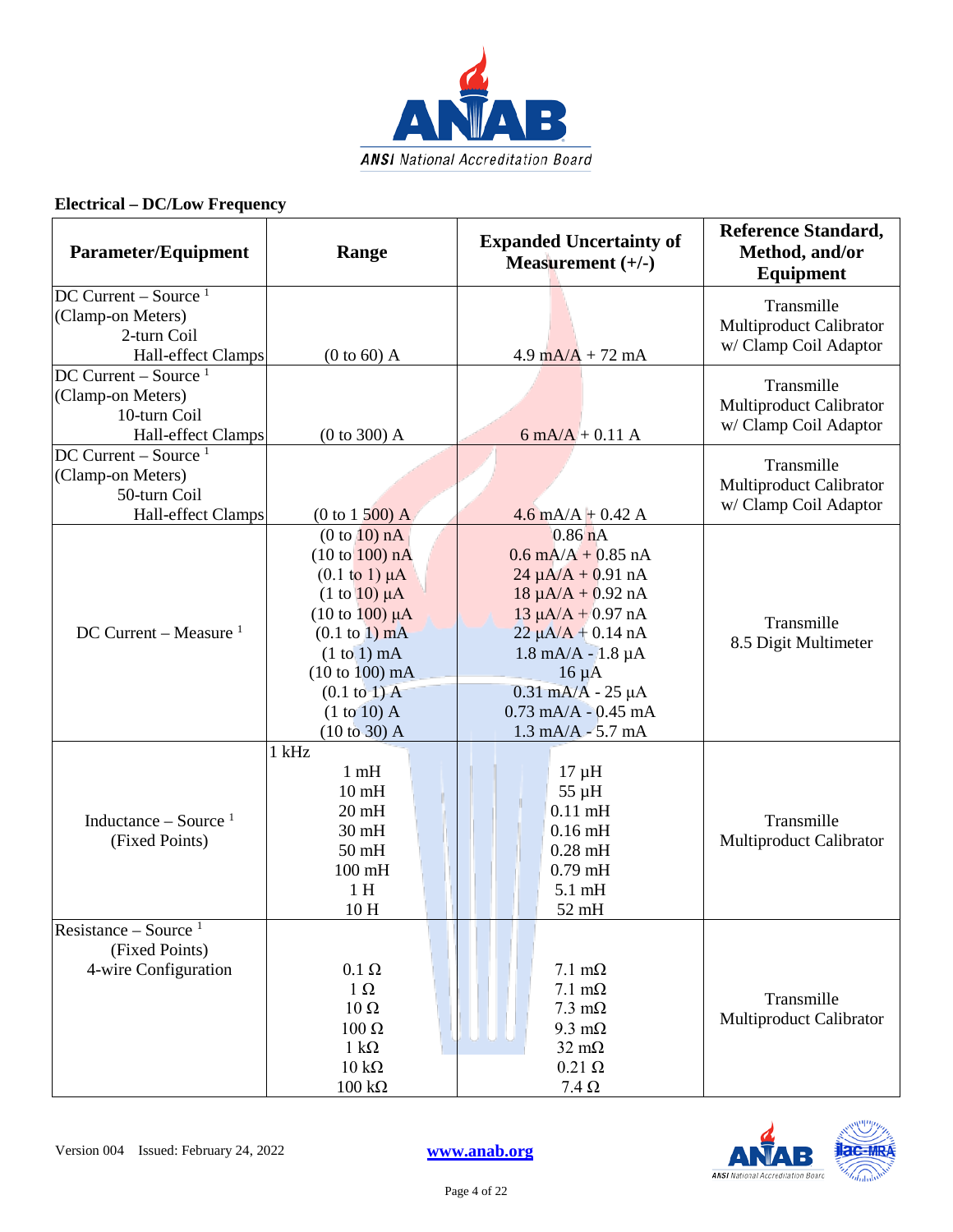

| <b>Parameter/Equipment</b>        | Range                                   | <b>Expanded Uncertainty of</b><br>Measurement $(+/-)$ | <b>Reference Standard,</b><br>Method, and/or<br><b>Equipment</b> |
|-----------------------------------|-----------------------------------------|-------------------------------------------------------|------------------------------------------------------------------|
| Resistance – Source $1$           |                                         |                                                       |                                                                  |
| (Fixed Points)                    |                                         |                                                       |                                                                  |
| 2-wire Configuration              | $1 M\Omega$                             | $40\Omega$                                            | Transmille                                                       |
|                                   | $10 \text{ M}\Omega$                    | $1.3 \text{ k}\Omega$                                 | Multiproduct Calibrator                                          |
|                                   | $100 \text{ M}\Omega$                   | $230 k\Omega$                                         |                                                                  |
|                                   | $1 \text{ } G\Omega$                    | $13 \text{ M}\Omega$                                  |                                                                  |
|                                   | (0 to 100) $\Omega$                     | $0.1 \text{ m}\Omega/\Omega + 5 \text{ m}\Omega$      |                                                                  |
|                                   | $(100 \text{ to } 330) \Omega$          | $0.1 \text{ m}\Omega/\Omega$ + 52 m $\Omega$          |                                                                  |
|                                   | $(0.33 \text{ to } 1) \text{ k}\Omega$  | $0.2 \text{ m}\Omega/\Omega$ + 30 m $\Omega$          |                                                                  |
|                                   | $(1 \text{ to } 3.3) \text{ k}\Omega$   | $0.1 \text{ m}\Omega/\Omega$ + 89 m $\Omega$          |                                                                  |
|                                   | $(3.3 \text{ to } 10) \text{ k}\Omega$  | $0.2 \text{ m}\Omega/\Omega$ - 44 m $\Omega$          |                                                                  |
|                                   | $(10 \text{ to } 33) \text{ k}\Omega$   | $0.1 \text{ m}\Omega/\Omega + 0.37 \Omega$            |                                                                  |
| Resistance – Source $1$           | $(33 \text{ to } 100) \text{ k}\Omega$  | $0.2 \text{ m}\Omega/\Omega$ - 0.9 $\Omega$           | Transmille                                                       |
| (Simulated)                       | $(100 \text{ to } 330) \text{ k}\Omega$ | $0.1 \text{ m}\Omega/\Omega + 3.2 \Omega$             | <b>Multiproduct Calibrator</b>                                   |
|                                   | $(0.33 \text{ to } 1) \text{ M}\Omega$  | $0.2 \text{ m}\Omega/\Omega$ - 9.2 $\Omega$           |                                                                  |
|                                   | $(1 \text{ to } 3.3) \text{ M}\Omega$   | $0.1 \text{ m}\Omega/\Omega + 19 \Omega$              |                                                                  |
|                                   | $(3.3 \text{ to } 10) \text{ M}\Omega$  | $0.2 \text{ m}\Omega/\Omega$ - 79 $\Omega$            |                                                                  |
|                                   | $(10 \text{ to } 33) \text{ M}\Omega$   | $0.5 \text{ m}\Omega/\Omega$ - 3.7 k $\Omega$         |                                                                  |
|                                   | (33 to 100) $\text{M}\Omega$            | $2.1 \text{ m}\Omega/\Omega$ - 51 k $\Omega$          |                                                                  |
|                                   | $(100 \text{ to } 330) \text{ M}\Omega$ | $16 \text{ m}\Omega/\Omega$ - 1.4 M $\Omega$          |                                                                  |
|                                   | $(0.33 \text{ to } 1)$ GQ               | $27 \text{ mA}/\Omega$ - 48 M $\Omega$                |                                                                  |
|                                   | $(0 \text{ to } 1) \Omega$              | $38 \mu\Omega/\Omega + 10 \mu\Omega$                  |                                                                  |
|                                   | $(1 \text{ to } 10) \Omega$             | $21.3$ μ $\Omega/\Omega$ + 27 μ $\Omega$              |                                                                  |
|                                   | $(10 \text{ to } 100) \Omega$           | $17.3$ μΩ/Ω + 67 μΩ                                   |                                                                  |
| Resistance – Measure $1$          | $(0.1 \text{ to } 1) \text{ k}\Omega$   | 14.3 $\mu\Omega/\Omega$ + 1.7 m $\Omega$              | Transmille                                                       |
|                                   | $(1 \text{ to } 10) \text{ k}\Omega$    | $18.7 \mu\Omega/\Omega + 3.3 \text{ mA}$              | 8.5 Digit Multimeter                                             |
|                                   | $(10 \text{ to } 100) \text{ k}\Omega$  | $33 \mu\Omega/\Omega + 11 \text{ mA}$                 |                                                                  |
|                                   | $(0.1 \text{ to } 1) \text{ M}\Omega$   | $24 \mu\Omega/\Omega + 0.9 \Omega$                    |                                                                  |
|                                   | $(1 \text{ to } 10) \text{ M}\Omega$    | $46 \mu\Omega/\Omega - 21 \Omega$                     |                                                                  |
| Resistance – Measure <sup>1</sup> |                                         |                                                       |                                                                  |
| (Electrometer Function)           |                                         |                                                       |                                                                  |
| 2-wire Configuration 50 V         |                                         |                                                       |                                                                  |
|                                   | (5 to 10) $M\Omega$                     | $2 k\Omega$                                           |                                                                  |
|                                   | (10 to 100) $M\Omega$                   | $0.7 \text{ mA}/\Omega - 4.9 \text{ k}\Omega$         |                                                                  |
|                                   | $(0.1 \text{ to } 1) \text{ G}\Omega$   | $2.8 \text{ m}\Omega/\Omega - 218 \text{ k}\Omega$    | Transmille                                                       |
|                                   | 1 G $\Omega$ to 1 T $\Omega$            | $33 \text{ mA}/\Omega - 30.4 \text{ k}\Omega$         | 8.5 Digit Multimeter                                             |
|                                   | 100 V                                   |                                                       |                                                                  |
|                                   | $(8 \text{ to } 10) \text{ M}\Omega$    | $2 k\Omega$                                           |                                                                  |
|                                   | $(10 \text{ to } 100) \text{ M}\Omega$  | $0.63$ m $\Omega/\Omega$ – 4.3 k $\Omega$             |                                                                  |
|                                   | $(0.1 \text{ to } 1) \text{ G}\Omega$   | $2.8 \text{ m}\Omega/\Omega - 223 \text{ k}\Omega$    |                                                                  |
|                                   | 1 GΩ to 1 TΩ                            | $6 \text{ mA}/\Omega - 3.4 \text{ M}\Omega$           |                                                                  |

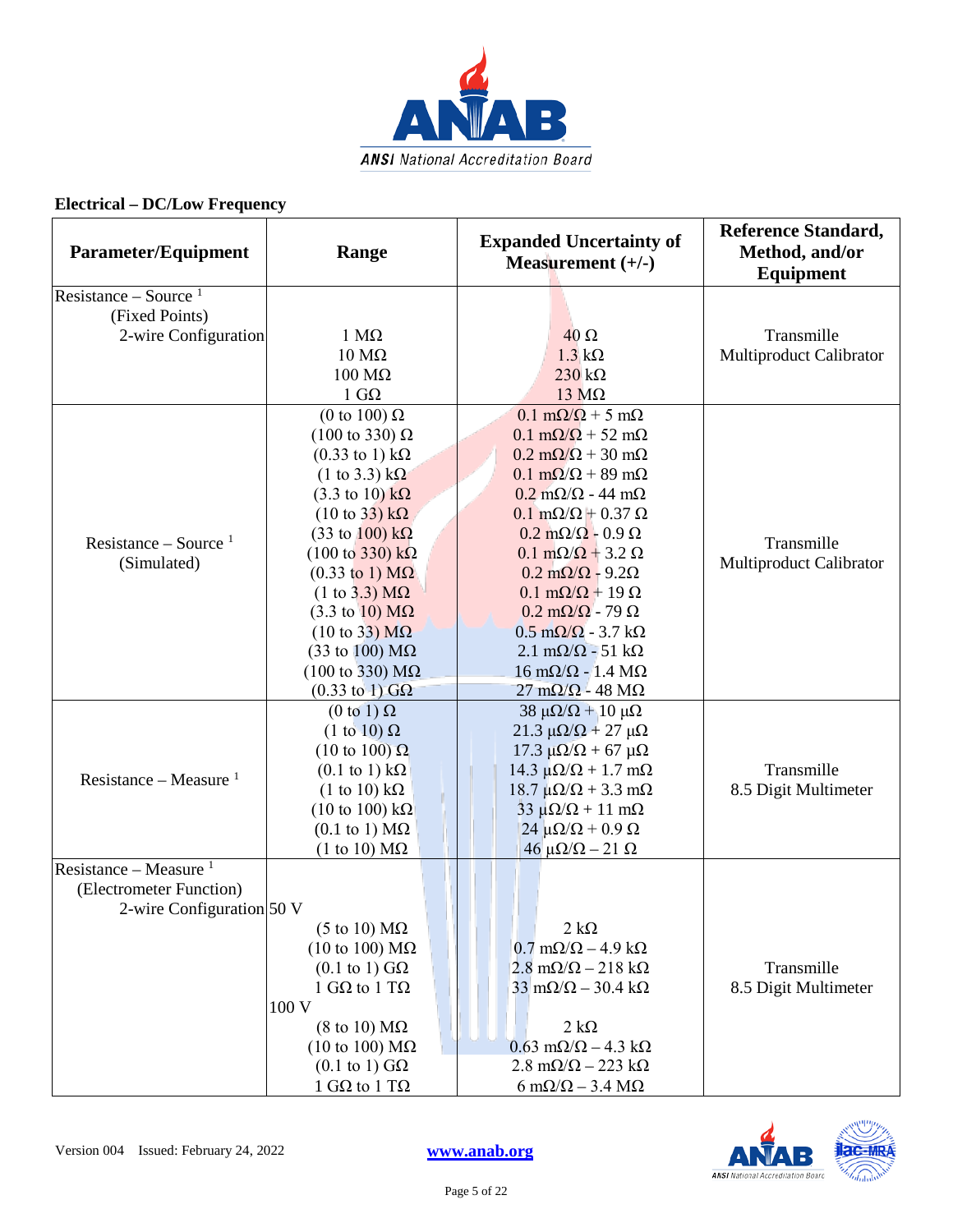

| <b>Parameter/Equipment</b>                                                                                  | Range                                                                                                                                                                                                                                                                                                                                                                                                                                                      | <b>Expanded Uncertainty of</b><br>Measurement $(+/-)$                                                                                                                                                                                                                                                                                                                                                                                                                                                                                      | <b>Reference Standard,</b><br>Method, and/or<br><b>Equipment</b> |
|-------------------------------------------------------------------------------------------------------------|------------------------------------------------------------------------------------------------------------------------------------------------------------------------------------------------------------------------------------------------------------------------------------------------------------------------------------------------------------------------------------------------------------------------------------------------------------|--------------------------------------------------------------------------------------------------------------------------------------------------------------------------------------------------------------------------------------------------------------------------------------------------------------------------------------------------------------------------------------------------------------------------------------------------------------------------------------------------------------------------------------------|------------------------------------------------------------------|
| Resistance – Measure $1$<br>(Electrometer Function)<br>2-wire Configuration 150 V                           | $(12 \text{ to } 100) \text{ M}\Omega$<br>$(0.1 \text{ to } 1) \text{ G}\Omega$<br>$(1 \text{ to } 10) \text{ G}\Omega$<br>10 GΩ to 1 TΩ<br>200 V<br>(20 to 100) $M\Omega$<br>$(0.1 \text{ to } 1) \text{ G}\Omega$<br>$(1 \text{ to } 10)$ GQ<br>10 GΩ to 1 TΩ<br>250 V<br>$(25 \text{ to } 100) \text{ M}\Omega$<br>$(0.1 \text{ to } 1) \text{ G}\Omega$<br>$(1 \text{ to } 10)$ GQ<br>10 GΩ to 1 TΩ<br>300 V<br>$(30 \text{ to } 100) \text{ M}\Omega$ | $19 k\Omega$<br>$0.7 \text{ m}\Omega/\Omega - 51 \text{ k}\Omega$<br>$3 \text{ mA}/\Omega - 2.9 \text{ M}\Omega$<br>$25.2 \text{ mA} + 225 \text{ M}\Omega$<br>$19 k\Omega$<br>$0.7 \text{ m}\Omega/\Omega - 47 \text{ k}\Omega$<br>$2.8 \text{ m}\Omega/\Omega - 2.2 \text{ M}\Omega$<br>$21.2 \text{ mA}/\Omega + 186 \text{ M}\Omega$<br>$19 k\Omega$<br>$0.7 \text{ m}\Omega/\Omega - 47 \text{ k}\Omega$<br>$2.8 \text{ m}\Omega/\Omega - 2.2 \text{ M}\Omega$<br>$19.2 \text{ m}\Omega/\Omega - 166 \text{ M}\Omega$<br>$19 k\Omega$ | Transmille<br>8.5 Digit Multimeter                               |
|                                                                                                             | $(0.1 \text{ to } 1) \text{ G}\Omega$<br>$(1 to 10)$ GQ<br>10 GΩ to 1 TΩ                                                                                                                                                                                                                                                                                                                                                                                   | $0.7 \text{ mA}/\Omega - 44.4 \text{ k}\Omega$<br>$3 \text{ mA}/\Omega - 2.2 \text{ M}\Omega$<br>$17 \text{ mA}/\Omega - 16.5 \text{ M}\Omega$                                                                                                                                                                                                                                                                                                                                                                                             |                                                                  |
| <b>Electrical Simulation of</b><br>RTD Indicating Devices -<br>Source (Passive) $1$<br>2-wire Configuration | Pt 100<br>-100 $\,^{\circ}$ C<br>0 °C<br>30 °C<br>60 °C<br>$100\text{ °C}$<br>$200\text{ }^{\circ}\mathrm{C}$<br>300 °C<br>$800\ ^{\circ}\textrm{C}$                                                                                                                                                                                                                                                                                                       | $0.007$ °C<br>$0.011$ °C<br>$0.014$ °C<br>$0.015$ °C<br>$0.016$ °C<br>$0.02$ °C<br>$0.027$ °C<br>$0.074$ °C                                                                                                                                                                                                                                                                                                                                                                                                                                | Transmille<br>Multiproduct Calibrator                            |
|                                                                                                             |                                                                                                                                                                                                                                                                                                                                                                                                                                                            |                                                                                                                                                                                                                                                                                                                                                                                                                                                                                                                                            |                                                                  |

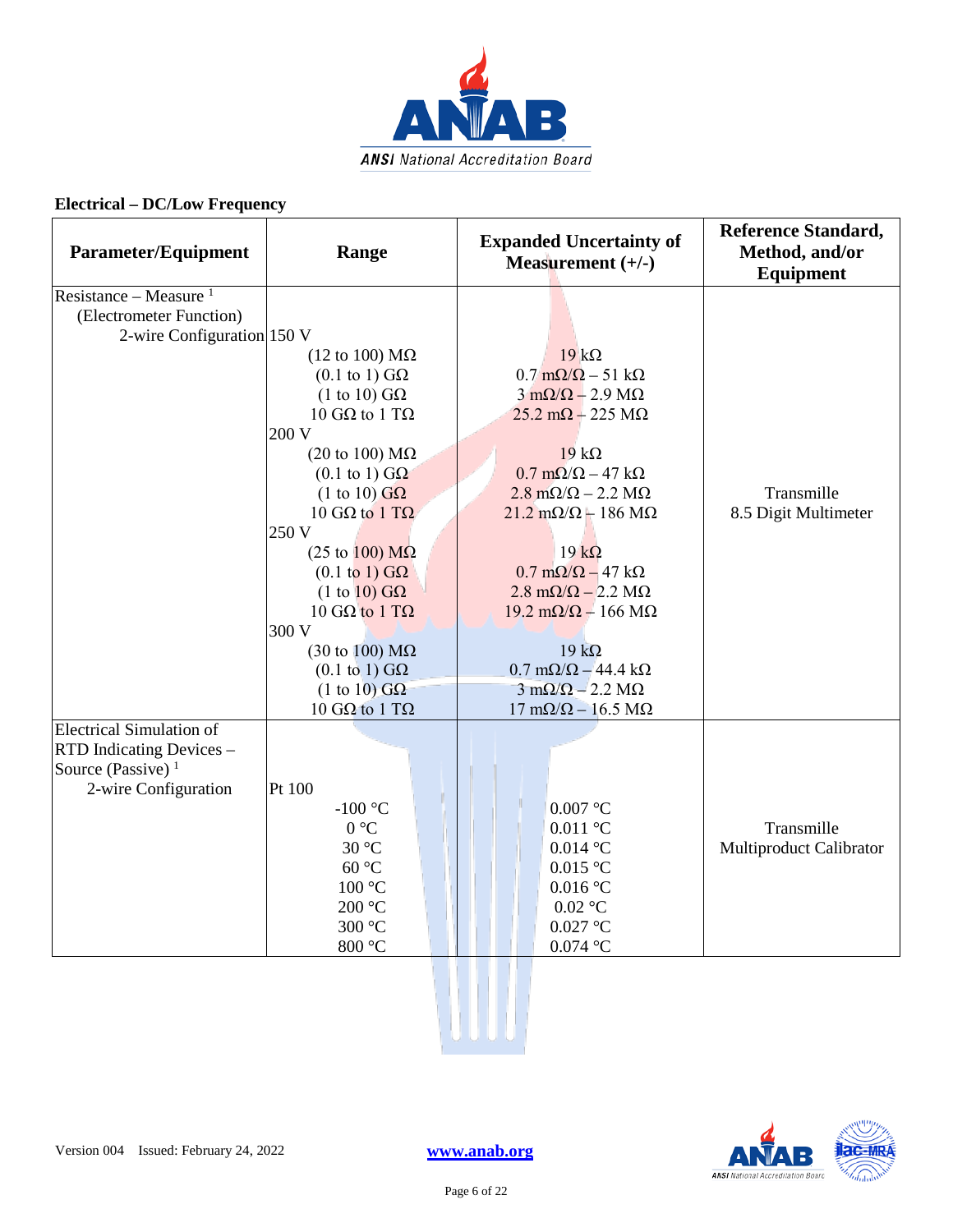

| <b>Parameter/Equipment</b>                                                                           | Range                                                                 | <b>Expanded Uncertainty of</b><br>Measurement $(+/-)$          | <b>Reference Standard,</b><br>Method, and/or<br>Equipment |
|------------------------------------------------------------------------------------------------------|-----------------------------------------------------------------------|----------------------------------------------------------------|-----------------------------------------------------------|
| Electrical Simulation of<br>RTD Indicating Devices -<br>Measure <sup>1</sup><br>4-wire Configuration |                                                                       |                                                                |                                                           |
| Normal Current Mode Pt 100                                                                           |                                                                       |                                                                | Transmille                                                |
| Low Current Mode                                                                                     | $(-100 \text{ to } 0)$ °C<br>(0 to 800) $^{\circ}$ C                  | 0.002 % of reading + 0.003 °C<br>0.005 % of reading + 0.003 °C | Multiproduct Calibrator                                   |
|                                                                                                      | $(-100 \text{ to } 0)$ °C                                             | 0.005 % of reading + 0.007 °C                                  |                                                           |
|                                                                                                      | (0 to 800) $^{\circ}$ C                                               | 0.006 % of reading $+0.007$ °C                                 |                                                           |
|                                                                                                      | Up to 202 mV                                                          |                                                                |                                                           |
|                                                                                                      | (10 to 45) Hz                                                         | $0.8$ mV/V + 15 µV                                             |                                                           |
|                                                                                                      | 45 Hz to 1 kHz                                                        | $0.16$ mV/V + 15 µV                                            |                                                           |
|                                                                                                      | (1 to 20) kHz                                                         | $200 \mu V/V + 28 \mu V$                                       |                                                           |
|                                                                                                      | $(20 \text{ to } 100) \text{ kHz}$                                    | $1 \text{ mV/V} + 40 \text{ \mu V}$                            |                                                           |
|                                                                                                      | $(100 \text{ to } 500) \text{ kHz}$                                   | $4$ mV/V + 0.1 mV                                              |                                                           |
|                                                                                                      | 200 mV to 2.02 V                                                      |                                                                |                                                           |
|                                                                                                      | $(10 \text{ to } 45)$ Hz                                              | $0.5$ mV/V + 0.18 mV                                           |                                                           |
|                                                                                                      | 45 Hz to 1 kHz                                                        | $0.16$ m V/V + $0.12$ mV                                       |                                                           |
|                                                                                                      | $(1 to 20)$ kHz                                                       | $0.21$ mV/V + $0.18$ mV                                        |                                                           |
|                                                                                                      | $(20 to 100)$ kHz                                                     | $0.65$ mV/V + 0.3 mV                                           |                                                           |
|                                                                                                      | $(0.1 \text{ to } 1) \text{ MHz}$<br>$(2 \text{ to } 20.2) \text{ V}$ | $3$ mV/V + 0.45 mV                                             |                                                           |
| $AC$ Voltage – Source $1$                                                                            | $(10 \text{ to } 45)$ Hz                                              | $0.5$ mV/V + 1.6 mV                                            | Transmille                                                |
|                                                                                                      | 45 Hz to 1 kHz                                                        | $0.16$ mV/V + 1 mV                                             | Multiproduct Calibrator                                   |
|                                                                                                      | $(1 to 20)$ kHz                                                       | $0.21$ mV/V + 1.6 mV                                           |                                                           |
|                                                                                                      | $(20 to 100)$ kHz                                                     | $0.6$ mV/V + 3 mV                                              |                                                           |
|                                                                                                      | (20 to 202) V                                                         |                                                                |                                                           |
|                                                                                                      | $(10 \text{ to } 45)$ Hz                                              | $0.5$ mV/V + 20 mV                                             |                                                           |
|                                                                                                      | 45 Hz to 1 kHz                                                        | $0.15$ mV/V + 12 mV                                            |                                                           |
|                                                                                                      | (1 to 10) kHz                                                         | $0.2$ mV/V + 16 mV                                             |                                                           |
|                                                                                                      | $(10 to 40)$ kHz<br>(40 to 100) kHz                                   | $0.3$ mV/V + 30 mV<br>$2$ mV/V + 50 mV                         |                                                           |
|                                                                                                      | (200 to 1 020) V                                                      |                                                                |                                                           |
|                                                                                                      | $(10 \text{ to } 45)$ Hz                                              | $0.55$ mV/V + 0.2 V                                            |                                                           |
|                                                                                                      | 45 Hz to 1 kHz                                                        | $0.2$ mV/V + 60 mV                                             |                                                           |
|                                                                                                      | (1 to 20) kHz                                                         | $0.25$ mV/V + 0.12 V                                           |                                                           |
|                                                                                                      | (20 to 100) kHz                                                       | $0.3$ mV/V + 0.2 V                                             |                                                           |

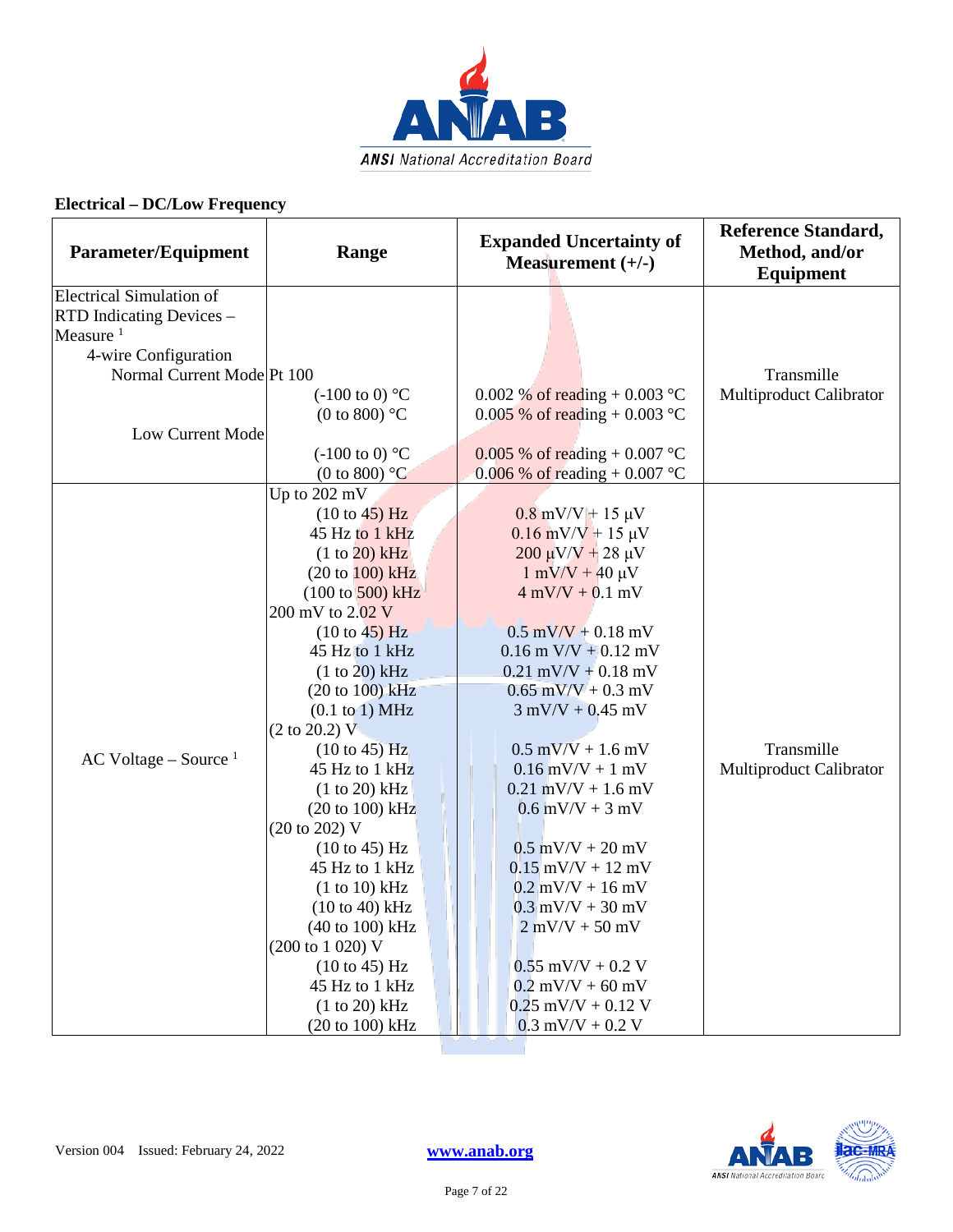

| <b>Parameter/Equipment</b> | Range                               | <b>Expanded Uncertainty of</b><br>Measurement $(+/-)$ | <b>Reference Standard,</b><br>Method, and/or<br>Equipment |
|----------------------------|-------------------------------------|-------------------------------------------------------|-----------------------------------------------------------|
|                            | Up to 105 mV                        |                                                       |                                                           |
|                            | (10 to 40) Hz                       | $0.8 \text{ mV/V} + 0.15 \text{ mV}$                  |                                                           |
|                            | (40 to 200) Hz                      | $0.3$ mV/V + 9 $\mu$ V                                |                                                           |
|                            | 200 Hz to 1 kHz                     | $0.3$ mV/V + 8 $\mu$ V                                |                                                           |
|                            | (1 to 2) kHz                        | $0.3$ mV/V + 8 $\mu$ V                                |                                                           |
|                            | (2 to 20) kHz                       | $0.4$ mV/V + 10 $\mu$ V                               |                                                           |
|                            | $(20 to 100)$ kHz                   | $0.9$ mV/V + 50 $\mu$ V                               |                                                           |
|                            | 105 mV to 1.05 V                    |                                                       |                                                           |
|                            | (10 to 40) Hz                       | $0.6$ mV/V + 0.15 mV                                  |                                                           |
|                            | $(40 \text{ to } 200) \text{ Hz}$   | $0.3$ mV/V + 60 $\mu$ V                               |                                                           |
|                            | 200 Hz to 1 kHz                     | $0.2$ mV/V + 60 $\mu$ V                               |                                                           |
|                            | (1 to 2) kHz                        | $0.2$ mV/V + 60 µV                                    |                                                           |
|                            | $(2 to 20)$ kHz                     | $0.4$ mV/V + 0.1 mV                                   |                                                           |
|                            | $(20 to 100)$ kHz                   | $0.9$ mV/V + 0.5 mV                                   |                                                           |
|                            | 100 kHz to 1 MHz                    | $15.6$ mV/V + 25 mV                                   |                                                           |
|                            | $(1.05 \text{ to } 10.5) \text{ V}$ |                                                       | Transmille<br>8.5 Digit Multimeter                        |
|                            | (10 to 40) Hz                       | $0.6$ mV/V + 1.5 mV                                   |                                                           |
| AC Voltage – Measure $1$   | $(40 \text{ to } 200) \text{ Hz}$   | $0.3$ mV/V + 0.6 mV                                   |                                                           |
|                            | 200 Hz to 1 kHz                     | $0.2$ mV/V + 0.6 mV                                   |                                                           |
|                            | (1 to 2) kHz                        | $0.2$ mV/V + 0.6 mV                                   |                                                           |
|                            | $(2 to 20)$ kHz                     | $0.4$ mV/V + 1 mV                                     |                                                           |
|                            | (20 to 100) kHz                     | $0.9$ mV/V + 5 mV                                     |                                                           |
|                            | $(100 \text{ to } 500) \text{ kHz}$ | 15.6 mV/V + 0.25 V                                    |                                                           |
|                            | $(10.5 \text{ to } 105) \text{ V}$  |                                                       |                                                           |
|                            | (10 to 40) Hz                       | $0.8$ mV/V + 15 mV                                    |                                                           |
|                            | $(40 \text{ to } 200) \text{ Hz}$   | $0.3$ mV/V + 9 mV                                     |                                                           |
|                            | 200 Hz to 1 kHz                     | $0.3$ mV/V + 7 mV                                     |                                                           |
|                            | (1 to 2) kHz                        | $0.3$ mV/V + 7 mV                                     |                                                           |
|                            | $(2 \text{ to } 20) \text{ kHz}$    | $0.5$ mV/V + 10 mV                                    |                                                           |
|                            | $(20 \text{ to } 50)$ kHz           | $1.2$ mV/V + 50 mV                                    |                                                           |
|                            | (105 to 1 050) V                    |                                                       |                                                           |
|                            | $(10 \text{ to } 40) \text{ Hz}$    | $0.8$ mV/V + 0.15 V                                   |                                                           |
|                            | $(40 \text{ to } 200) \text{ Hz}$   | $0.3$ mV/V + 90 mV                                    |                                                           |
|                            | 200 Hz to 1 kHz                     | $0.3$ mV/V + 70 mV                                    |                                                           |
|                            | (1 to 2) kHz                        | $0.3$ mV/V + 70 mV                                    |                                                           |
|                            | $(2 \text{ to } 10) \text{ kHz}$    | $0.5$ mV/V + 0.1 V                                    |                                                           |
|                            | $(0 to 202)$ mV                     | $15 \mu V/V + 2 \mu V$                                |                                                           |
|                            | $(0.2 \text{ to } 2.02) \text{ V}$  | $9 \mu V/V + 2.5 \mu V$                               | Transmille                                                |
| DC Voltage – Source $1$    | $(2 \text{ to } 20.2)$ V            | $8 \mu V/V + 24 \mu V$                                | Multiproduct Calibrator                                   |
|                            | (20 to 202) V                       | $12 \mu V/V + 0.24 \ mV$                              |                                                           |
|                            | (200 to 1 025) V                    | $12 \mu V/V + 2.4 \ mV$                               |                                                           |

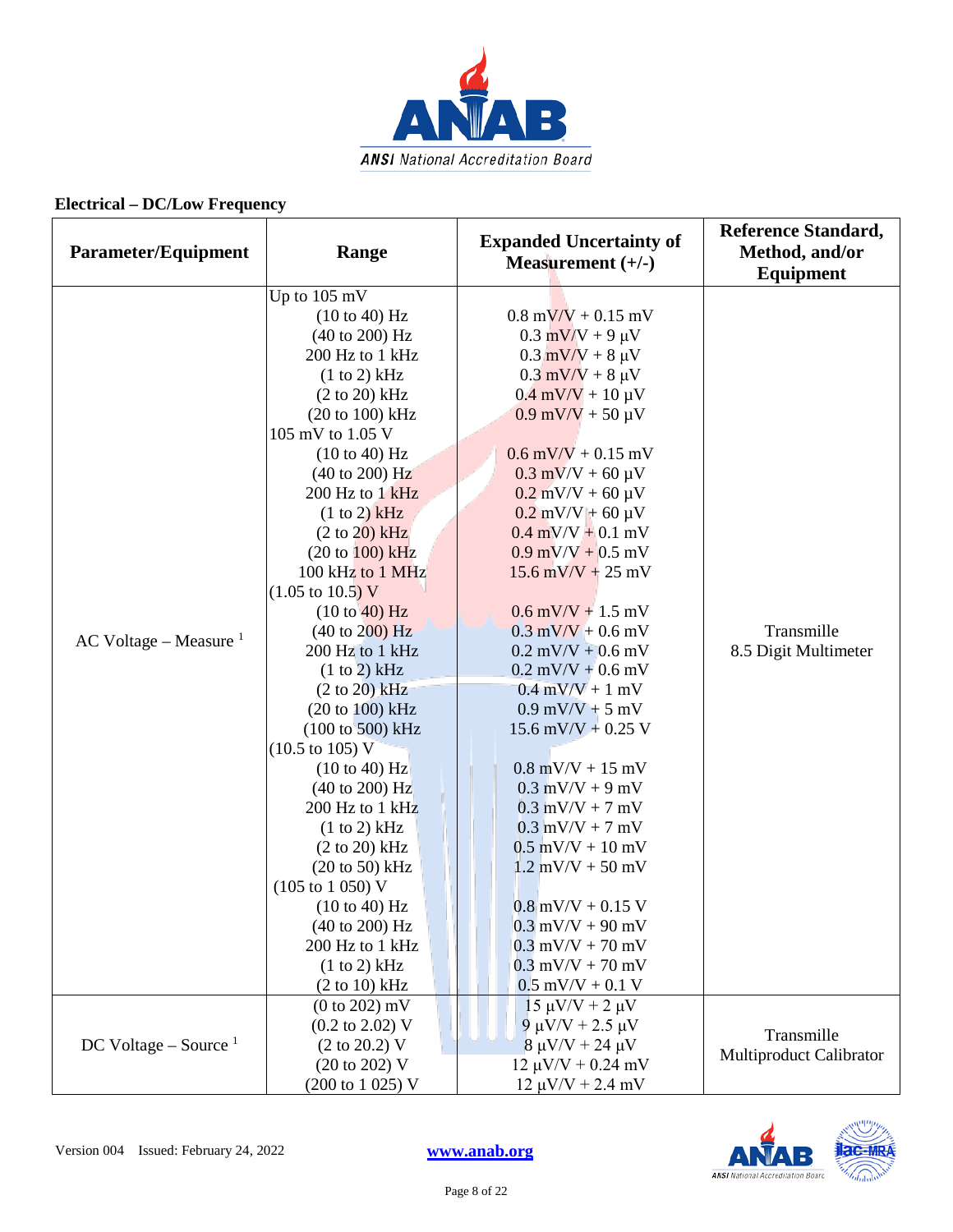

| <b>Parameter/Equipment</b>                                                 | Range                                                                                                                                                                                                                                                                                                                                                                                                                                                                                                                                                                                                                                                                                                                                                                                                                                                                        | <b>Expanded Uncertainty of</b><br>Measurement $(+/-)$                                                                                                                                                | <b>Reference Standard,</b><br>Method, and/or<br>Equipment       |
|----------------------------------------------------------------------------|------------------------------------------------------------------------------------------------------------------------------------------------------------------------------------------------------------------------------------------------------------------------------------------------------------------------------------------------------------------------------------------------------------------------------------------------------------------------------------------------------------------------------------------------------------------------------------------------------------------------------------------------------------------------------------------------------------------------------------------------------------------------------------------------------------------------------------------------------------------------------|------------------------------------------------------------------------------------------------------------------------------------------------------------------------------------------------------|-----------------------------------------------------------------|
| DC Voltage – Measure $1$                                                   | $(0 to 120)$ mV<br>$(0.12 \text{ to } 1.2) \text{ V}$<br>$(1.2 \text{ to } 12) \text{ V}$<br>$(12 \text{ to } 120) \text{ V}$<br>(120 to 1 050) V                                                                                                                                                                                                                                                                                                                                                                                                                                                                                                                                                                                                                                                                                                                            | 9 μV/V + 0.17 μV<br>6.4 $\mu$ V/V + 0.6 $\mu$ V<br>6.8 $\mu$ V/V + 6 $\mu$ V<br>9.5 $\mu$ V/V + 80 μV<br>$9.5 \mu V/V + 1.2 \ mV$                                                                    | Transmille<br>8.5 Digit Multimeter                              |
| <b>Electrical Simulation of</b><br>Thermocouple Indicators -<br>Source $1$ | Type B<br>(600 to 800) $^{\circ}$ C<br>$(800 \text{ to } 1000)$ °C<br>$(1000 \text{ to } 1550)$ °C<br>$(1 550 \text{ to } 1 820) \text{ °C}$<br>Type C<br>(0 to 150) $^{\circ}$ C<br>$(150 \text{ to } 650)$ °C<br>$(650 \text{ to } 1000) \text{ °C}$<br>$(1000 \text{ to } 1800)$ °C<br>Type E<br>-250 to $-100^{\circ}$ C<br>$-100$ to $-25\degree C$<br>$(-25 \text{ to } 350)$ °C<br>(350 to 650) °C<br>$(650 \text{ to } 1000) \text{ °C}$<br>Type J<br>$(-210 \text{ to } -100)$ °C<br>$(-100 \text{ to } -30)^{\circ}C$<br>$(-30 \text{ to } 150)$ °C<br>$(150 \text{ to } 760)$ °C<br>$(760 \text{ to } 1200)$ °C<br>Type K<br>$(-200 \text{ to } -100)$ °C<br>$(-100 \text{ to } -25)$ °C<br>$(-25 \text{ to } 120)$ °C<br>(120 to 1000) $^{\circ}$ C<br>$(1\ 000\ \text{to}\ 1\ 370)$ °C<br>Type L<br>$(-200 \text{ to } -100)$ °C<br>$(-100 \text{ to } 800)$ °C | 0.89<br>0.78<br>0.65<br>0.66<br>0.38<br>0.33<br>0.39<br>0.56<br>0.59<br>0.13<br>0.12<br>0.15<br>0.18<br>0.28<br>0.14<br>0.12<br>0.17<br>0.23<br>0.33<br>0.19<br>0.14<br>0.24<br>0.31<br>0.41<br>0.39 | Transmille<br>Multiproduct Calibrator<br>w/Thermocouple Adapter |
|                                                                            | (800 to 900) °C                                                                                                                                                                                                                                                                                                                                                                                                                                                                                                                                                                                                                                                                                                                                                                                                                                                              | 0.4                                                                                                                                                                                                  |                                                                 |

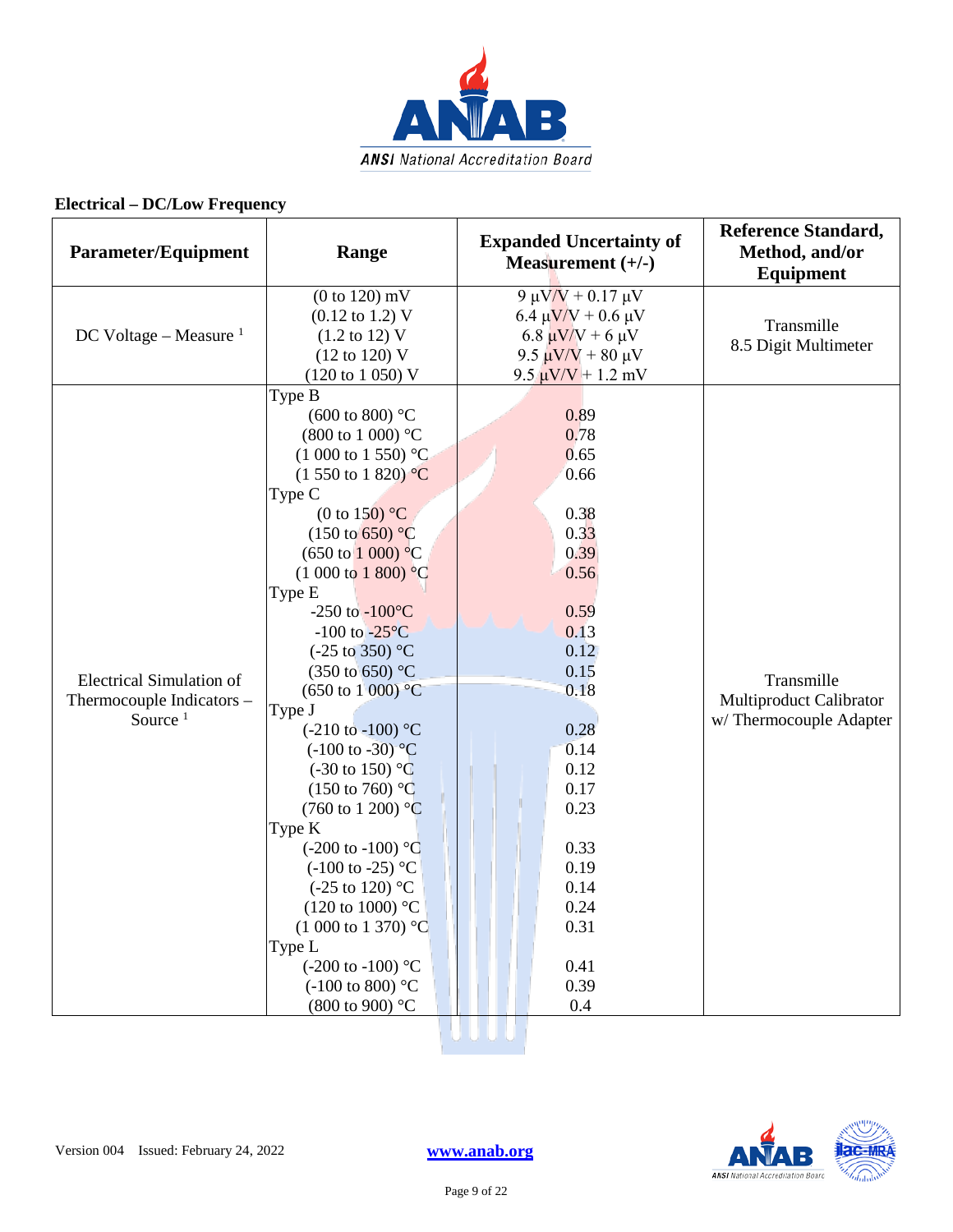

| Parameter/Equipment                                                         | Range                                                                                                                                                                                                                                                                                                                                                                                                                                                                                                                                                                                       | <b>Expanded Uncertainty of</b><br>Measurement $(+/-)$                                                                                                              | <b>Reference Standard,</b><br>Method, and/or<br><b>Equipment</b> |
|-----------------------------------------------------------------------------|---------------------------------------------------------------------------------------------------------------------------------------------------------------------------------------------------------------------------------------------------------------------------------------------------------------------------------------------------------------------------------------------------------------------------------------------------------------------------------------------------------------------------------------------------------------------------------------------|--------------------------------------------------------------------------------------------------------------------------------------------------------------------|------------------------------------------------------------------|
| <b>Electrical Simulation of</b><br>Thermocouple Indicators -<br>Source $1$  | Type N<br>$(-200 \text{ to } -100)$ °C<br>$(-100 \text{ to } -25)$ °C<br>$(-25 \text{ to } 120)$ °C<br>$(120 \text{ to } 410)$ °C<br>$(410 \text{ to } 1300)$ °C<br>Type R<br>(0 to 250) $\mathrm{^{\circ}C}$<br>$(250 \text{ to } 1000)$ °C<br>$(1\ 000\ \text{to}\ 1\ 760)$ °C<br>Type S<br>(0 to 250) $^{\circ}$ C<br>$(250 \text{ to } 1000) \text{ °C}$<br>$(1\ 000\ \text{to}\ 1\ 760)$ °C<br>Type T<br>$(-250 \text{ to } -150)$ °C<br>$(-150 \text{ to } 0)$ °C<br>(0 to 120) $\mathrm{^{\circ}C}$<br>$(120 \text{ to } 400)$ °C<br>Type U<br>$(-200 \text{ to } 0)$ <sup>o</sup> C | 0.51<br>0.25<br>0,2<br>0.19<br>0.19<br>0.98<br>0.53<br>0.62<br>0.98<br>0.53<br>0.62<br>0.72<br>0.13<br>0.12<br>0.14<br>0.5                                         | Transmille<br>Multiproduct Calibrator<br>w/Thermocouple Adapter  |
| <b>Electrical Simulation of</b><br>Thermocouple Indicators -<br>Measure $1$ | (0 to 600) $^{\circ}$ C<br>Type B<br>$(300 \text{ to } 500)$ <sup>o</sup> C<br>$(500 \text{ to } 1820)$ °C<br>Type E<br>(0 to 800) $^{\circ}$ C<br>Type J<br>$(-210 \text{ to } 1200)$ °C<br>Type K<br>$(-140 \text{ to } 1340)$ °C<br>Type N<br>$(-200 \text{ to } 1300)$ °C<br>Type R<br>$(-50 \text{ to } 600)$ °C<br>$(600 \text{ to } 1760)$ °C<br>Type S<br>(0 to 1 760) $^{\circ}$ C<br>Type T<br>$(-200 \text{ to } 400)$ °C                                                                                                                                                        | 0.36<br>$0.3$ °C<br>0.18 °C<br>0.07 °C<br>$0.11\text{ °C}$<br>$0.11\text{ °C}$<br>$0.11\text{ °C}$<br>$0.59$ °C<br>$0.22$ °C<br>0.18 °C<br>$0.11\text{ }^{\circ}C$ | Transmille<br>8.5 Digit Multimeter                               |

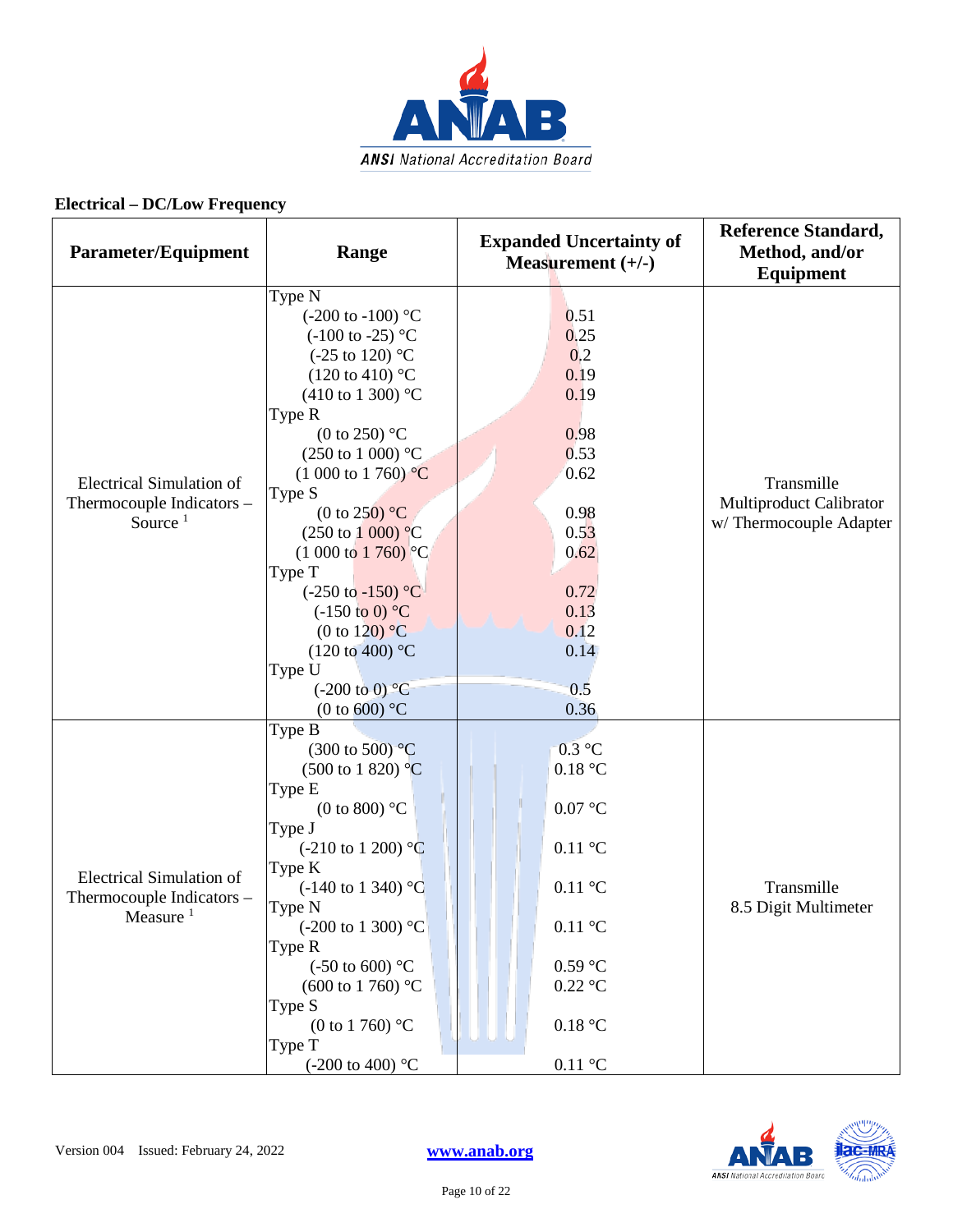

#### **Mass and Mass Related**

| <b>Parameter/Equipment</b>      | Range                                                                                                       | <b>Expanded Uncertainty of</b><br>Measurement $(+/-)$                                                         | <b>Reference Standard,</b><br>Method, and/or<br>Equipment |
|---------------------------------|-------------------------------------------------------------------------------------------------------------|---------------------------------------------------------------------------------------------------------------|-----------------------------------------------------------|
| Mass Determination <sup>2</sup> | $0.5$ mg to 120 g<br>$(120 \text{ to } 8000) \text{ g}$<br>$(8 \text{ to } 60)$ kg                          | 0.001 2 % of reading $+0.8$ mg<br>0.001 8 % of reading $+ 8$ mg<br>28 g                                       | Mettler-Toledo<br><b>Analytical Balances</b>              |
| <b>Pressure Devices</b>         | $(-12 \text{ to } -0.7) \text{ psig}$<br>$(0.7 \text{ to } 15)$ psig<br>$(10 \text{ to } 400) \text{ psig}$ | $0.024$ % of reading + 0.000 5 psi<br>$0.025 \%$ of reading + 0.000 4 psi<br>0.033 % of reading $+0.0004$ psi | DH-Budenberg<br>Deadweight Tester                         |

#### **Thermodynamic**

| <b>Parameter/Equipment</b> | Range                      | <b>Expanded Uncertainty of</b><br><b>Measurement</b> $(+/-)$ | <b>Reference Standard,</b><br>Method, and/or<br>Equipment |
|----------------------------|----------------------------|--------------------------------------------------------------|-----------------------------------------------------------|
|                            | $(-75 \text{ to } -38)$ °C | $0.033$ °C                                                   | <b>Isotech Precision</b>                                  |
| Temperature – Measure $1$  | $(-37 \text{ to } 0)$ °C   | $0.029$ °C                                                   | Thermometer                                               |
|                            | (0 to $250$ ) °C           | 0.03 °C                                                      | w/ PRT Probe                                              |

#### **Time and Frequency**

| <b>Parameter/Equipment</b>           | Range                                   | <b>Expanded Uncertainty of</b><br>Measurement $(+/-)$ | <b>Reference Standard,</b><br>Method, and/or<br>Equipment |
|--------------------------------------|-----------------------------------------|-------------------------------------------------------|-----------------------------------------------------------|
| Frequency – Source $1$               | $10 \text{ MHz}$                        | $8.2$ nHz                                             | <b>Transmille GPS</b>                                     |
|                                      |                                         |                                                       | <b>Frequency Standard</b>                                 |
| $Frequency -$                        |                                         |                                                       | Transmille GPS                                            |
| Source/Measure <sup>1</sup>          | 1 Hz to 1 GHz                           | $0.000024$ % of reading                               | Frequency Standard,                                       |
|                                      |                                         |                                                       | <b>Agilent Universal Counter</b>                          |
| Non-contact Tachometers <sup>1</sup> |                                         |                                                       | <b>Transmille Multiproduct</b>                            |
|                                      | $(240 \text{ to } 60 \text{ } 000)$ rpm | $0.005$ % of reading                                  | Calibrator w/ Optical                                     |
| (Photo)                              |                                         |                                                       | <b>Tachometer Adaptor</b>                                 |
|                                      |                                         |                                                       | Agilent Universal Counter,                                |
| Timers and Stopwatches <sup>1</sup>  | 1 ms to $86000$ s                       | $0.58 \text{ }\mu\text{s/s} + 4 \text{ ms}$           | <b>Transmille GPS</b>                                     |
|                                      |                                         |                                                       | <b>Frequency Standard</b>                                 |
|                                      |                                         |                                                       |                                                           |

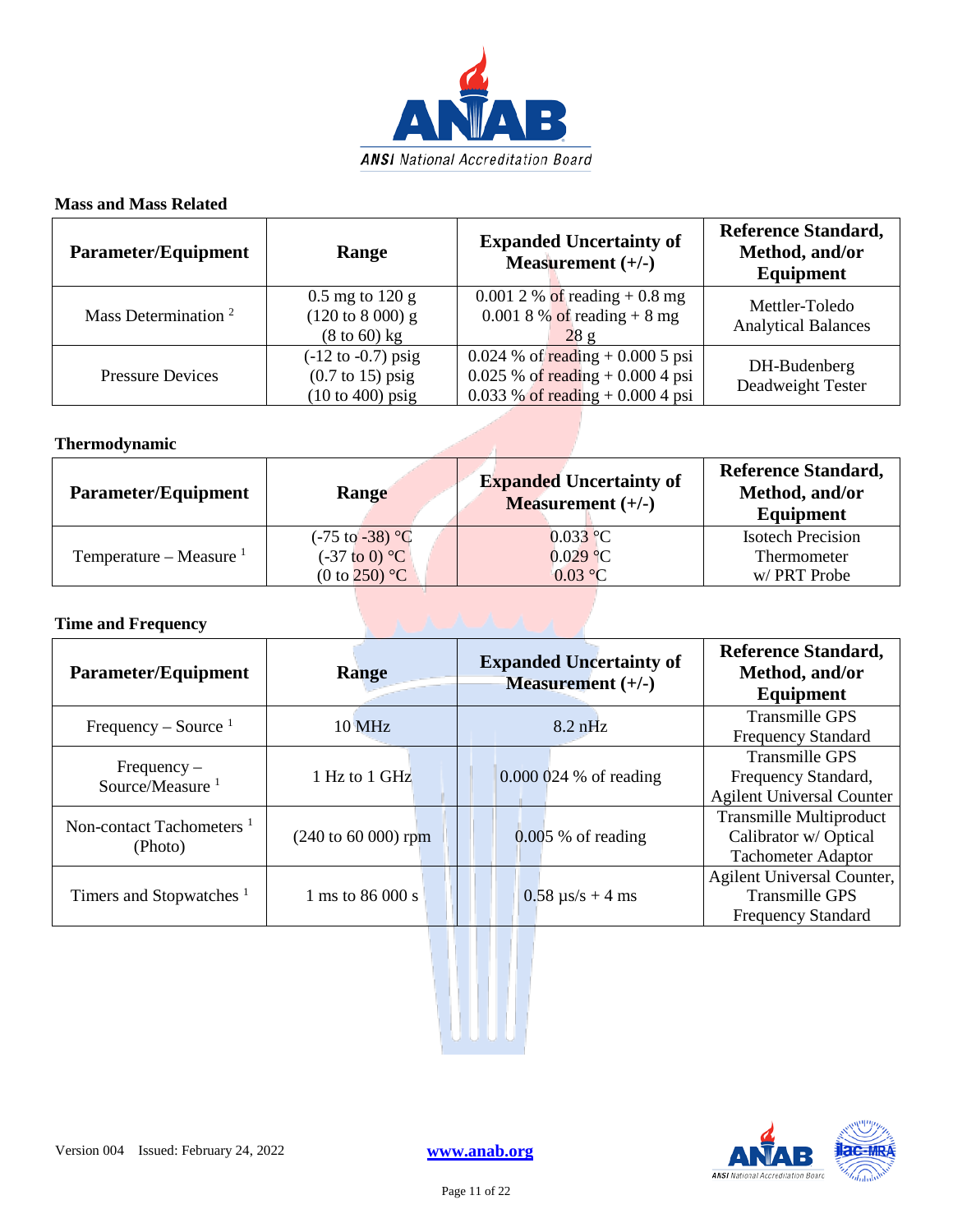

### **Services performed at satellite location**

22620 Goldencrest Drive Building D119 Moreno Valley, CA 92553 Karie Heiselt 877-254-7086

#### **Electrical – DC/Low Frequency**

| Parameter/Equipment                        | Range                                                                                                                                                                                                                                                                                                                                                                        | <b>Expanded Uncertainty of</b><br><b>Measurement</b> (+/-)                                                                                                                                                                                                                                                                                                                                                   | <b>Reference Standard,</b><br>Method, and/or<br><b>Equipment</b> |
|--------------------------------------------|------------------------------------------------------------------------------------------------------------------------------------------------------------------------------------------------------------------------------------------------------------------------------------------------------------------------------------------------------------------------------|--------------------------------------------------------------------------------------------------------------------------------------------------------------------------------------------------------------------------------------------------------------------------------------------------------------------------------------------------------------------------------------------------------------|------------------------------------------------------------------|
| Capacitance – Source $1$<br>(Fixed Points) | $1$ kHz<br>$1$ nF<br>2 nF<br>$5$ nF<br>$10$ nF<br>$100$ nF<br>$1 \mu F$<br>$10 \mu F$                                                                                                                                                                                                                                                                                        | $6.5$ pF<br>$26$ pF<br>$62$ pF<br>87 pF<br>$0.52$ nF<br>$8.2$ nF<br>$0.12 \mu F$                                                                                                                                                                                                                                                                                                                             | Transmille<br>Multiproduct Calibrator                            |
| Capacitance – Source $1$<br>(Simulated)    | $1$ kHz<br>$(0.95 \text{ to } 9.5) \mu F$<br>$(9.5 \text{ to } 95) \mu F$<br>95 µF to 0.95 mF<br>$(0.95 \text{ to } 9.5) \text{ mF}$<br>$(9.5 \text{ to } 100) \text{ mF}$                                                                                                                                                                                                   | $15$ nF<br>$0.2 %$ of reading + 12 nF<br>$0.4\%$ of reading<br>$0.13\%$ of reading + 1.9 µF<br>0.07 % of reading $+ 7.7 \mu F$                                                                                                                                                                                                                                                                               | Transmille<br>Multiproduct Calibrator                            |
| AC Current – Source $1$                    | $(20 \text{ to } 202) \mu\text{A}$<br>$(10 \text{ to } 45)$ -Hz<br>45 Hz to $1$ kHz<br>$(1 to 10)$ kHz<br>$(10 to 30)$ kHz<br>$(0.2 \text{ to } 2.02) \text{ mA}$<br>$(10 \text{ to } 45)$ Hz<br>45 Hz to 1 kHz<br>(1 to 10) kHz<br>$(10 to 30)$ kHz<br>$(2 \text{ to } 20.2) \text{ mA}$<br>$(10 \text{ to } 45)$ Hz<br>45 Hz to 1 kHz<br>(1 to 10) kHz<br>$(10 to 30)$ kHz | $2 \text{ mA}/A + 0.25 \mu A$<br>$0.7 \text{ mA/A} + 0.15 \mu\text{A}$<br>$8 \text{ mA}/A + 0.25 \mu A$<br>$16 \text{ mA/A} + 0.4 \mu\text{A}$<br>$2 \text{ mA}/A + 0.25 \mu A$<br>$0.6 \mu A + 0.2 \mu A$<br>$5 \text{ mA}/A + 0.3 \mu A$<br>$10 \text{ mA/A} + 0.6 \mu\text{A}$<br>$2 \text{ mA}/A + 0.25 \mu A$<br>$0.7$ mA/A + 0.15 µA<br>$8 \text{ mA}/A + 0.25 \mu A$<br>$16 \text{ mA}/A + 0.4 \mu A$ | Transmille<br>Multiproduct Calibrator                            |



Version 004 Issued: February 24, 2022 **[www.anab.org](http://anab.org/)**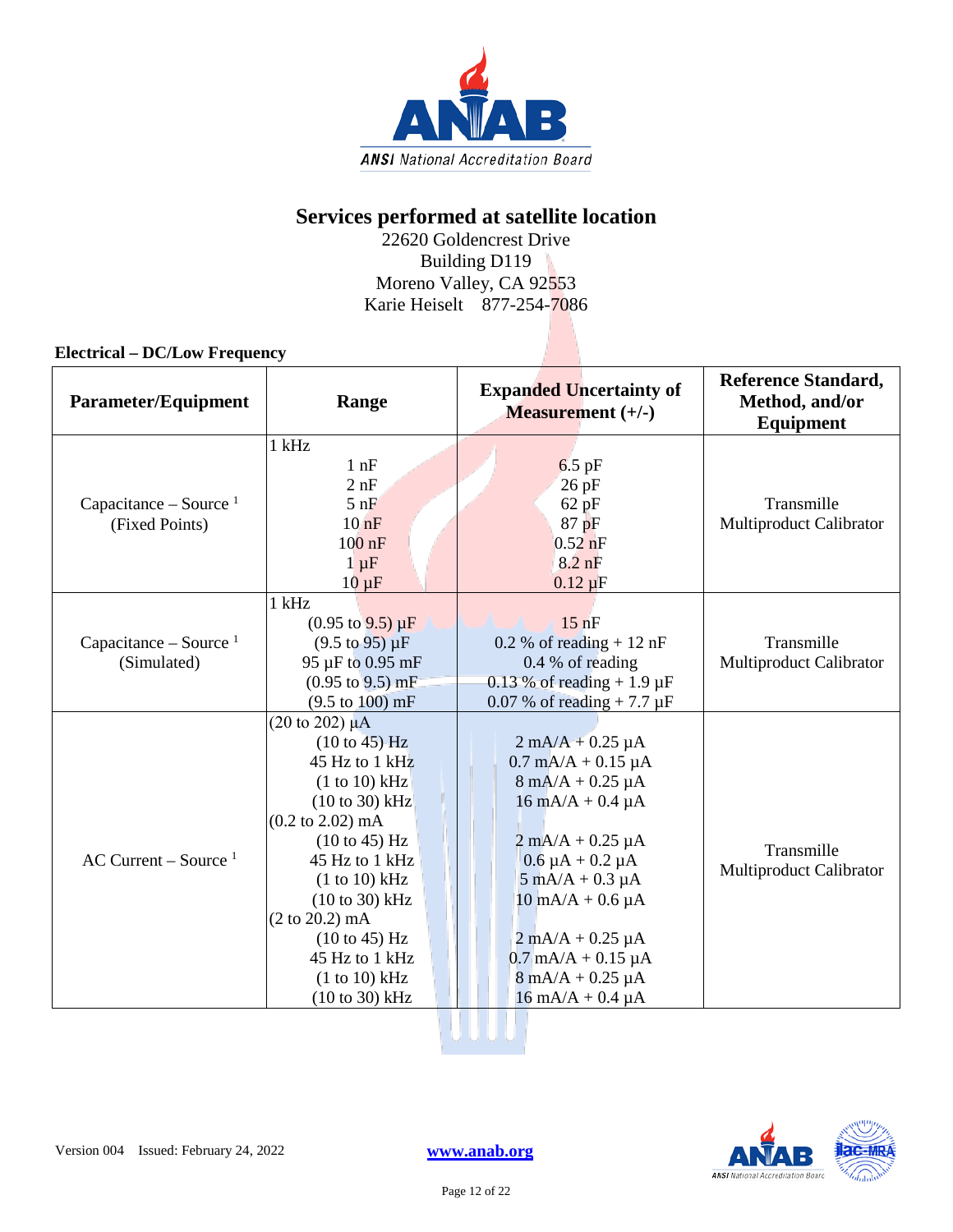

| <b>Parameter/Equipment</b>                                                                                       | Range                                                                                                                                                                                                                                                                                                                                                                                     | <b>Expanded Uncertainty of</b><br>Measurement $(+/-)$                                                                                                                                                                                                                                                                                                                                                                                                                                                    | <b>Reference Standard,</b><br>Method, and/or<br><b>Equipment</b>      |
|------------------------------------------------------------------------------------------------------------------|-------------------------------------------------------------------------------------------------------------------------------------------------------------------------------------------------------------------------------------------------------------------------------------------------------------------------------------------------------------------------------------------|----------------------------------------------------------------------------------------------------------------------------------------------------------------------------------------------------------------------------------------------------------------------------------------------------------------------------------------------------------------------------------------------------------------------------------------------------------------------------------------------------------|-----------------------------------------------------------------------|
| AC Current – Source $1$                                                                                          | $(20 \text{ to } 202) \text{ mA}$<br>(10 to 45) Hz<br>45 Hz to 1 kHz<br>(1 to 10) kHz<br>$(10 to 30)$ kHz<br>$(0.2 \text{ to } 2.02)$ A<br>$(10 \text{ to } 45)$ Hz<br>45 Hz to 1 kHz<br>(1 to 5) kHz<br>(5 to 10) kHz<br>$(10 to 30)$ kHz<br>$(2 \text{ to } 30)$ A<br>$(10 \text{ to } 45)$ Hz<br>$(45 \text{ to } 100) \text{ Hz}$<br>100 Hz to 1 kHz<br>(1 to 5) kHz<br>(5 to 10) kHz | $2 \text{ mA}/\text{A} + 0.25 \text{ }\mu\text{A}$<br>$0.6 \text{ mA/A} + 0.2 \mu\text{A}$<br>$5 \text{ mA}/\text{A} + 0.3 \mu\text{A}$<br>$10 \text{ mA/A} + 0.6 \mu\text{A}$<br>$2$ mA/A + 0.3 mA<br>$0.6$ mA/A + 0.2 mA<br>$5 \text{ mA/A} + 0.4 \text{ mA}$<br>$6 \text{ mA}/A + 1 \text{ mA}$<br>$25 \text{ mA/A} + 5 \text{ mA}$<br>$2 \text{ mA}/A + 3 \text{ mA}$<br>$0.8$ mA/A + 2 mA<br>$3 \text{ mA}/A + 4 \text{ mA}$<br>$6 \text{ mA}/A + 4 \text{ mA}$<br>$30 \text{ mA/A} + 5 \text{ mA}$ | Transmille<br>Multiproduct Calibrator                                 |
| $AC$ Current – Source <sup>1</sup><br>(Clamp-on Meters)<br>2-turn Coil                                           |                                                                                                                                                                                                                                                                                                                                                                                           |                                                                                                                                                                                                                                                                                                                                                                                                                                                                                                          | Transmille                                                            |
| Wound Clamps $(30 \text{ to } 60)$ Hz<br>Hall-effect Clamps $(30 \text{ to } 60)$ Hz                             | Up to 60 A<br>Up to $60$ A                                                                                                                                                                                                                                                                                                                                                                | $3.7 \text{ mA/A} + 10 \text{ mA}$<br>$4.9 \text{ mA/A} + 72 \text{ mA}$                                                                                                                                                                                                                                                                                                                                                                                                                                 | Multiproduct Calibrator<br>w/ Clamp Coil Adaptor                      |
| AC Current – Source $1$<br>(Clamp-on Meters)                                                                     |                                                                                                                                                                                                                                                                                                                                                                                           |                                                                                                                                                                                                                                                                                                                                                                                                                                                                                                          |                                                                       |
| 10-turn Coil<br>Wound Clamps $(30 \text{ to } 60)$ Hz<br>Hall-effect Clamps $(30 \text{ to } 60)$ Hz             | Up to 300 A<br>Up to 300 A                                                                                                                                                                                                                                                                                                                                                                | $4.2 \text{ mA/A} + 12 \text{ mA}$<br>$6 \text{ mA}/A + 0.112 \text{ A}$                                                                                                                                                                                                                                                                                                                                                                                                                                 | Transmille<br>Multiproduct Calibrator<br>w/ Clamp Coil Adaptor        |
| $AC$ Current – Source <sup>1</sup><br>(Clamp-on Meters)<br>50-turn Coil<br>Wound Clamps $(30 \text{ to } 60)$ Hz | Up to $1500 \text{ A}$                                                                                                                                                                                                                                                                                                                                                                    | $2.6 \text{ mA/A} + 42 \text{ mA}$                                                                                                                                                                                                                                                                                                                                                                                                                                                                       | Transmille<br><b>Multiproduct Calibrator</b><br>w/ Clamp Coil Adaptor |
| Hall-effect Clamps (30 to 60) Hz                                                                                 | Up to 1 500 A                                                                                                                                                                                                                                                                                                                                                                             | $4.6$ mA + 0.42 A                                                                                                                                                                                                                                                                                                                                                                                                                                                                                        |                                                                       |

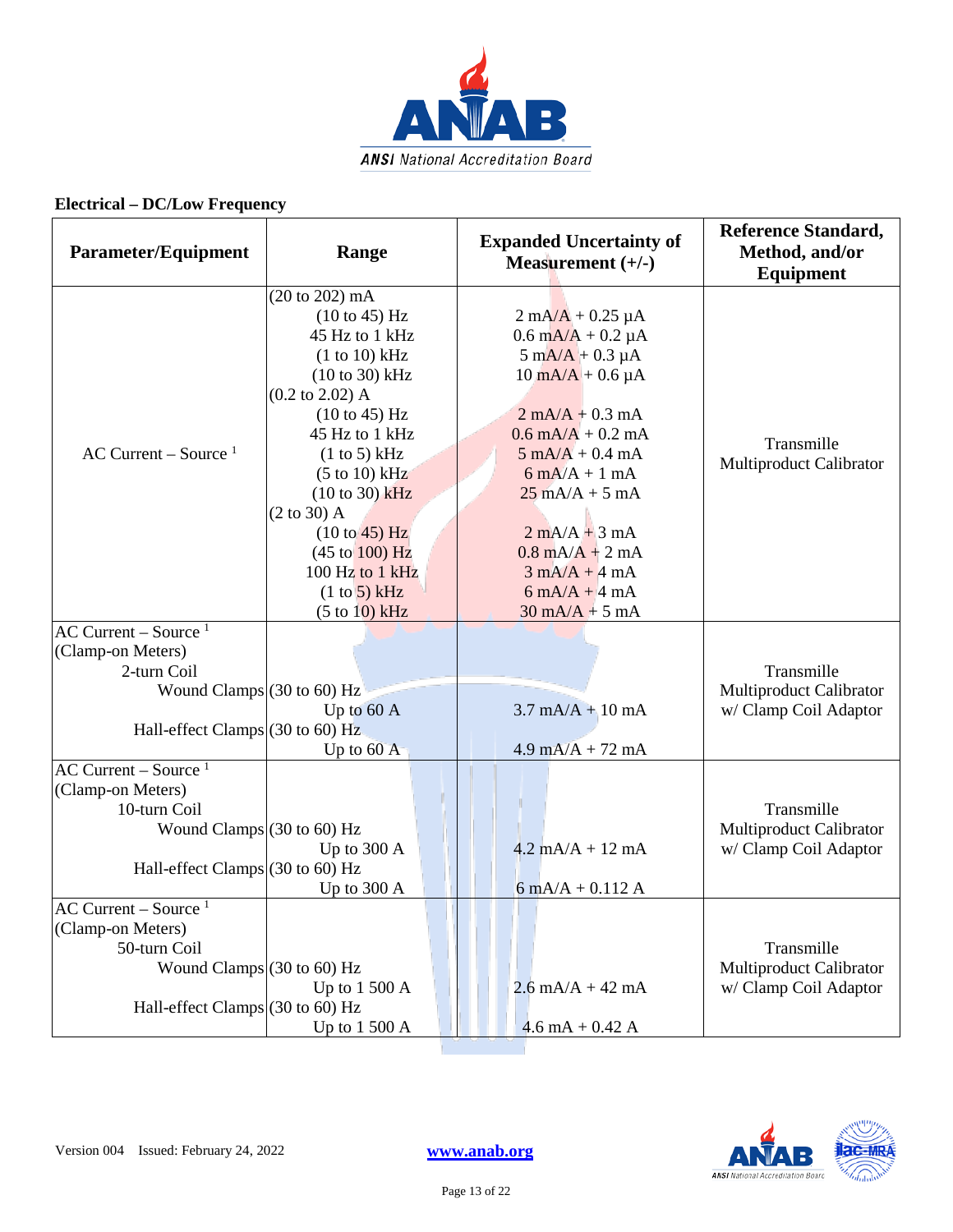

| <b>Parameter/Equipment</b>                                                                    | Range                                                                                                                                                                                                                                                                                                                                                                                                                                                                           | <b>Expanded Uncertainty of</b><br>Measurement $(+/-)$                                                                                                                                                                                                                                                                                                                                                                                                                                                                                                                                                                                                                      | <b>Reference Standard,</b><br>Method, and/or<br>Equipment      |
|-----------------------------------------------------------------------------------------------|---------------------------------------------------------------------------------------------------------------------------------------------------------------------------------------------------------------------------------------------------------------------------------------------------------------------------------------------------------------------------------------------------------------------------------------------------------------------------------|----------------------------------------------------------------------------------------------------------------------------------------------------------------------------------------------------------------------------------------------------------------------------------------------------------------------------------------------------------------------------------------------------------------------------------------------------------------------------------------------------------------------------------------------------------------------------------------------------------------------------------------------------------------------------|----------------------------------------------------------------|
| AC Current – Measure $1$                                                                      | Up to $100 \mu A$<br>(10 to 40) Hz<br>40 Hz to 1 kHz<br>(1 to 10) kHz<br>$(0.1$ to 1) mA<br>(10 to 40) Hz<br>40 Hz to 1 kHz<br>(1 to 10) kHz<br>$(1 to 10)$ mA<br>(10 to 40) Hz<br>40 Hz to 1 kHz<br>(1 to 10) kHz<br>$(10 \text{ to } 100) \text{ mA}$<br>(10 to 40) Hz<br>40 Hz to 1 kHz<br>(1 to 10) kHz<br>$(0.1 \text{ to } 1)$ A<br>(10 to 40) Hz<br>40 Hz to 1 kHz<br>(1 to 10) kHz<br>$(1 to 10)$ A<br>(10 to 40) Hz<br>40 Hz to 1 kHz<br>(10 to 30) A<br>(10 to 40) Hz | $0.9 \text{ mA/A} + 15 \text{ nA}$<br>$0.5 \text{ mA/A} + 12 \text{ nA}$<br>$1.2 \text{ mA/A} + 30 \text{ nA}$<br>$0.9 \text{ mA/A} + 0.15 \mu\text{A}$<br>$0.5$ mA/A + 0.12 µA<br>$1.2 \text{ mA/A} + 0.3 \mu\text{A}$<br>$0.9$ mA/A + 1.5 $\mu$ A<br>$0.5$ mA/A + 1.2 $\mu$ A<br>$1.2 \text{ mA/A} + 3 \text{ }\mu\text{A}$<br>$0.9 \text{ mA/A} + 15 \mu\text{A}$<br>$0.5 \text{ mA/A} + 12 \mu\text{A}$<br>$1.2 \text{ mA/A} + 30 \mu\text{A}$<br>$1.1 \text{ mA/A} + 0.2 \text{ mA}$<br>$0.7$ mA/A + $0.15$ mA<br>$1.3 \text{ mA/A} + 0.5 \text{ mA}$<br>$1.6 \text{ mA/A} + 4 \text{ mA}$<br>$1.2 \text{ mA/A} + 3 \text{ mA}$<br>$1.6 \text{ mA/A} + 12 \text{ mA}$ | Transmille<br>8.5 Digit Multimeter                             |
| DC Current – Source $1$                                                                       | 40 Hz to 1 kHz<br>(0 to 202) $\mu$ A<br>$(0.2 \text{ to } 2.02) \text{ mA}$<br>$(2 \text{ to } 20.2) \text{ mA}$<br>$(20 \text{ to } 202) \text{ mA}$<br>$(0.2 \text{ to } 2.02)$ A<br>$(2 \text{ to } 20.2)$ A<br>$(20 \text{ to } 30)$ A                                                                                                                                                                                                                                      | $1.2 \text{ mA}/A + 9 \text{ mA}$<br>$0.1 \text{ mA/A} + 10 \text{ nA}$<br>$50 \mu A/A + 30 nA$<br>$50 \mu A/A + 0.2 \mu A$<br>50 μA/A + 2 μA<br>$0.13$ mA/A + 30 µA<br>$0.3$ mA/A + 0.3 mA<br>$0.5$ mA/A + 0.45 mA                                                                                                                                                                                                                                                                                                                                                                                                                                                        | Transmille<br>Multiproduct Calibrator                          |
| $DC$ Current – Source <sup>1</sup><br>(Clamp-on Meters)<br>2-turn Coil<br>Hall-effect Clamps  | $(0 to 60)$ A                                                                                                                                                                                                                                                                                                                                                                                                                                                                   | $4.9 \text{ mA/A} + 72 \text{ mA}$                                                                                                                                                                                                                                                                                                                                                                                                                                                                                                                                                                                                                                         | Transmille<br>Multiproduct Calibrator<br>w/ Clamp Coil Adaptor |
| $DC$ Current – Source <sup>1</sup><br>(Clamp-on Meters)<br>10-turn Coil<br>Hall-effect Clamps | (0 to 300) A                                                                                                                                                                                                                                                                                                                                                                                                                                                                    | $6 \text{ mA}/A + 0.11 \text{ A}$                                                                                                                                                                                                                                                                                                                                                                                                                                                                                                                                                                                                                                          | Transmille<br>Multiproduct Calibrator<br>w/ Clamp Coil Adaptor |



Page 14 of 22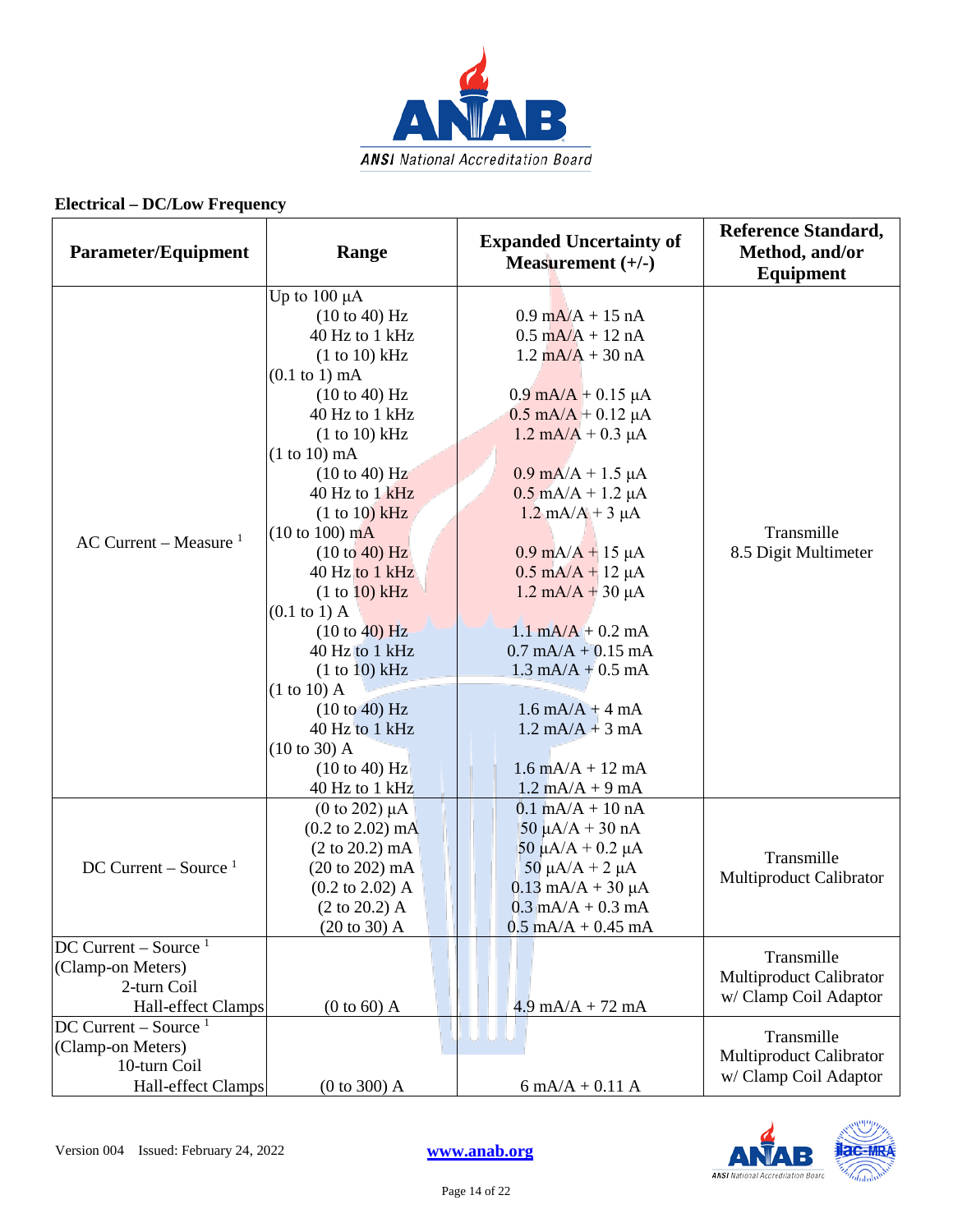

| <b>Parameter/Equipment</b>         | Range                                   | <b>Expanded Uncertainty of</b><br>Measurement $(+/-)$ | <b>Reference Standard,</b><br>Method, and/or<br><b>Equipment</b> |
|------------------------------------|-----------------------------------------|-------------------------------------------------------|------------------------------------------------------------------|
| $DC$ Current – Source <sup>1</sup> |                                         |                                                       | Transmille                                                       |
| (Clamp-on Meters)                  |                                         |                                                       | Multiproduct Calibrator                                          |
| 50-turn Coil                       |                                         |                                                       | w/ Clamp Coil Adaptor                                            |
| Hall-effect Clamps                 | (0 to 1 500) A                          | $4.6 \text{ mA/A} + 0.42 \text{ A}$                   |                                                                  |
|                                    | (0 to 12) nA                            | $15.1 \mu A/A + 0.8 \text{ pA}$                       |                                                                  |
|                                    | (10 to 120) nA                          | $3.1 \mu A/A + 3.4 \mu A$                             |                                                                  |
|                                    | $(0.1 \text{ to } 1.2) \mu A$           | $0.34 \mu A/A + 17 pA$                                |                                                                  |
|                                    | $(1 \text{ to } 12) \mu A$              | $50 \mu A/A + 0.1 \text{ nA}$                         |                                                                  |
|                                    | $(10 \text{ to } 120) \mu A$            | $14 \mu A/A + 0.4 \text{ nA}$                         | Transmille                                                       |
| DC Current – Measure $1$           | $(0.1 \text{ to } 1.2) \text{ mA}$      | $14 \mu A/A + 4 nA$                                   | 8.5 Digit Multimeter                                             |
|                                    | $(1 to 12)$ mA                          | $16 \mu A/A + 40 nA$                                  |                                                                  |
|                                    | $(10 \text{ to } 120) \text{ mA}$       | $47 \mu A/A + 0.6 \mu A$                              |                                                                  |
|                                    | $(0.1 \text{ to } 1.2)$ A               | $0.23$ mA/A + 13 µA                                   |                                                                  |
|                                    | $(1 to 12)$ A                           | $0.56$ mA/A + 0.35 mA                                 |                                                                  |
|                                    | $(10 \text{ to } 30.5)$ A               | $0.76$ mA/A + 0.43 A                                  |                                                                  |
| Resistance – Source $1$            |                                         |                                                       |                                                                  |
| (Fixed Points)                     |                                         |                                                       |                                                                  |
| 4-wire Configuration               | $0.1 \Omega$                            | $7.8 \text{ m}\Omega$                                 |                                                                  |
|                                    | $1\ \Omega$                             | $7.8 \text{ m}\Omega$                                 |                                                                  |
|                                    | $10 \Omega$                             | $7.9 \text{ m}\Omega$                                 |                                                                  |
|                                    | $100 \Omega$                            | $10 \text{ m}\Omega$                                  | Transmille                                                       |
|                                    | $1 \text{ k}\Omega$                     | $32 \text{ m}\Omega$                                  | Multiproduct Calibrator                                          |
|                                    | $10 k\Omega$                            | $0.22 \Omega$                                         |                                                                  |
|                                    | $100 \text{ k}\Omega$                   | $3.2 \Omega$                                          |                                                                  |
| 2-wire Configuration               | $1 M\Omega$                             | $42 \Omega$                                           |                                                                  |
|                                    | $10 \text{ M}\Omega$                    | $1.4 \text{ k}\Omega$                                 |                                                                  |
|                                    | $100 \text{ M}\Omega$                   | $250 k\Omega$                                         |                                                                  |
|                                    | $1 \text{ } G\Omega$                    | $13 \text{ M}\Omega$                                  |                                                                  |
|                                    | (0 to 100) $\Omega$                     | $0.1 \text{ m}\Omega/\Omega$ + 50 m $\Omega$          |                                                                  |
|                                    | $(100 \text{ to } 330) \Omega$          | $0.1 \text{ m}\Omega/\Omega$ + 50 m $\Omega$          |                                                                  |
|                                    | $(0.33 \text{ to } 1) \text{ k}\Omega$  | $0.1 \text{ m}\Omega/\Omega$ + 50 m $\Omega$          |                                                                  |
| Resistance – Source $1$            | $(1 \text{ to } 3.3) \text{ k}\Omega$   | $0.1 \text{ m}\Omega/\Omega$ + 50 m $\Omega$          | Transmille                                                       |
| (Simulated)                        | $(3.3 \text{ to } 10) \text{ k}\Omega$  | $0.1 \text{ m}\Omega/\Omega$ + 50 m $\Omega$          | <b>Multiproduct Calibrator</b>                                   |
|                                    | $(10 \text{ to } 33) \text{ k}\Omega$   | $0.1 \text{ m}\Omega/\Omega$ + 50 m $\Omega$          |                                                                  |
|                                    | $(33 \text{ to } 100) \text{ k}\Omega$  | $0.1 \text{ m}\Omega/\Omega$ + 50 m $\Omega$          |                                                                  |
|                                    | $(100 \text{ to } 330) \text{ k}\Omega$ | $0.1 \text{ m}\Omega/\Omega$ + 50 m $\Omega$          |                                                                  |
|                                    | $(0.33 \text{ to } 1) \text{ M}\Omega$  | $0.1 \text{ m}\Omega/\Omega$ + 50 m $\Omega$          |                                                                  |
|                                    |                                         |                                                       |                                                                  |

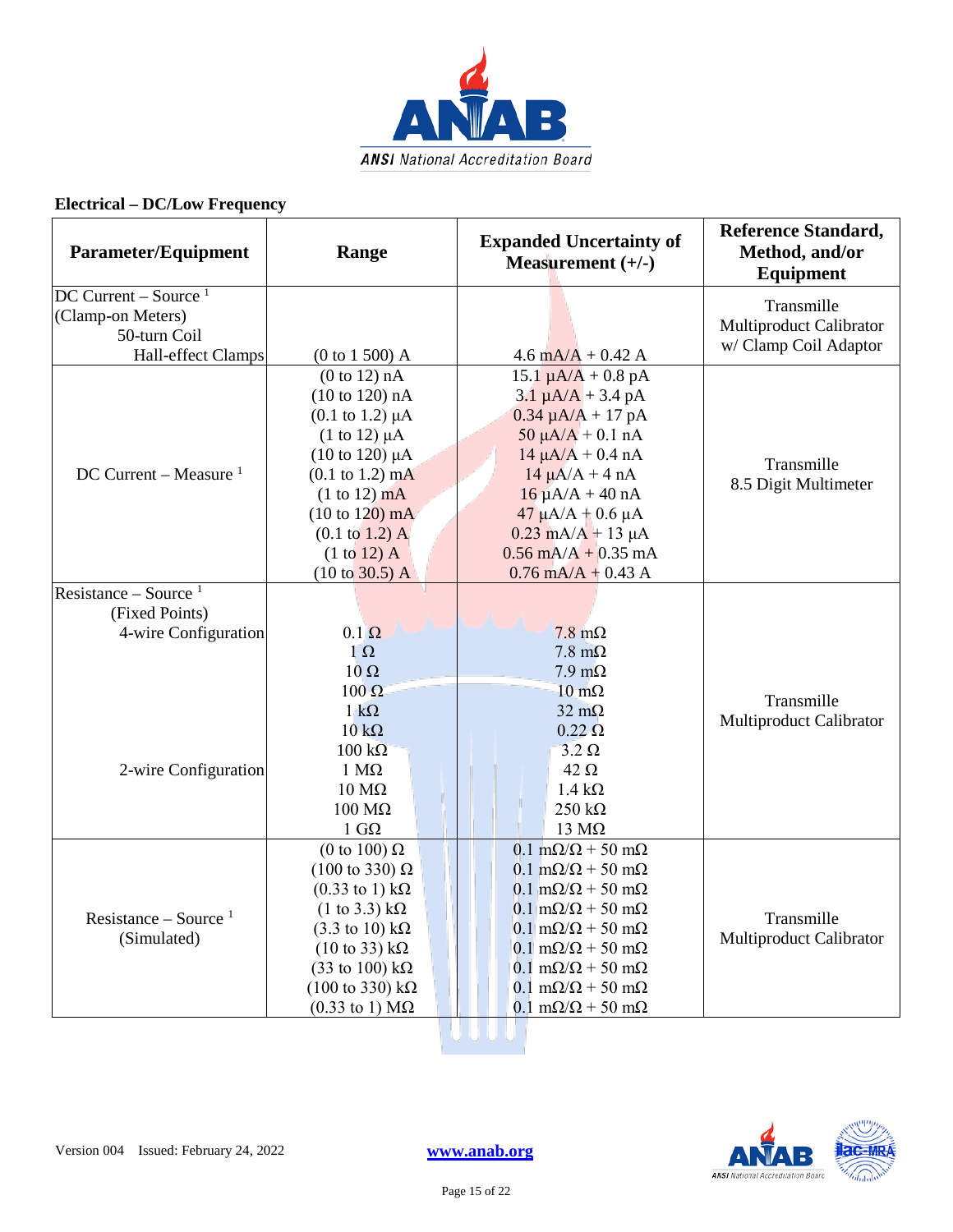

| <b>Parameter/Equipment</b> | Range                                                                 | <b>Expanded Uncertainty of</b><br>Measurement $(+/-)$                                               | <b>Reference Standard,</b><br>Method, and/or<br><b>Equipment</b> |
|----------------------------|-----------------------------------------------------------------------|-----------------------------------------------------------------------------------------------------|------------------------------------------------------------------|
|                            | $(1 \text{ to } 3.3) \text{ M}\Omega$                                 | $0.1 \text{ m}\Omega/\Omega$ + 50 m $\Omega$                                                        |                                                                  |
|                            | $(3.3 \text{ to } 10) \text{ M}\Omega$                                | $0.1 \text{ m}\Omega/\Omega$ + 50 $\Omega$                                                          |                                                                  |
| Resistance – Source $1$    | $(10 \text{ to } 33) \text{ M}\Omega$                                 | $0.1 \text{ m}\Omega/\Omega$ + 2.5 k $\Omega$                                                       | Transmille                                                       |
| (Simulated)                | (33 to 100) $\text{M}\Omega$                                          | $0.5 \text{ m}\Omega/\Omega + 0.1 \text{ M}\Omega$                                                  | Multiproduct Calibrator                                          |
|                            | $(100 \text{ to } 330) \text{ M}\Omega$                               | $1 \text{ m}\Omega/\Omega + 0.1 \text{ M}\Omega$                                                    |                                                                  |
|                            | $(0.33 \text{ to } 1) \text{ G}\Omega$                                | $2 \text{ mA}/\Omega + 0.5 \text{ M}\Omega$                                                         |                                                                  |
|                            | $(0 \text{ to } 1) \Omega$                                            | $37.8 \mu\Omega/\Omega$ + 10 μΩ                                                                     |                                                                  |
|                            | $(1 \text{ to } 10) \Omega$                                           | $21.3 \mu\Omega/\Omega + 27 \mu\Omega$                                                              |                                                                  |
|                            | $(10 \text{ to } 100) \Omega$                                         | $17.3 \mu\Omega/\Omega + 67 \mu\Omega$                                                              |                                                                  |
| Resistance – Measure $1$   | $(0.1 \text{ to } 1) \text{ k}\Omega$                                 | $14.3 \mu\Omega/\Omega + 1.7 \text{ mA}$                                                            | Transmille                                                       |
|                            | $(1 \text{ to } 10) \text{ k}\Omega$                                  | $18.7 \mu\Omega/\Omega + 3.3 \text{ mA}$                                                            | 8.5 Digit Multimeter                                             |
|                            | $(10 \text{ to } 100) \text{ k}\Omega$                                | $32.9 \mu\Omega/\Omega$ + 11 m $\Omega$                                                             |                                                                  |
|                            | $(0.1 \text{ to } 1) \text{ M}\Omega$                                 | $24 \mu\Omega/\Omega + 0.9 \Omega$                                                                  |                                                                  |
|                            | $(1 \text{ to } 10) \text{ M}\Omega$                                  | $46.1 \mu\Omega/\Omega - 21 \Omega$                                                                 |                                                                  |
| Resistance – Measure $1$   |                                                                       |                                                                                                     |                                                                  |
| (Electrometer Function)    |                                                                       |                                                                                                     |                                                                  |
| 2-wire Configuration       | 50 V                                                                  |                                                                                                     |                                                                  |
|                            | $(5 \text{ to } 10) \text{ M}\Omega$                                  | $2 k\Omega$                                                                                         |                                                                  |
|                            | $(10 \text{ to } 100) \text{ M}\Omega$                                | $0.7 \text{ m}\Omega/\Omega - 4.9 \text{ k}\Omega$                                                  |                                                                  |
|                            | $(0.1 \text{ to } 1) \text{ G}\Omega$<br>1 G $\Omega$ to 1 T $\Omega$ | $2.8 \text{ m}\Omega/\Omega - 218 \text{ k}\Omega$<br>$33 \text{ mA}/\Omega - 30.4 \text{ k}\Omega$ |                                                                  |
|                            | 100 V                                                                 |                                                                                                     |                                                                  |
|                            | $(8 \text{ to } 10) \text{ M}\Omega$                                  | $2 k\Omega$                                                                                         |                                                                  |
|                            | $(10 \text{ to } 100) \text{ M}\Omega$                                | $0.63 \text{ m}\Omega/\Omega - 4.3 \text{ k}\Omega$                                                 |                                                                  |
|                            | $(0.1 \text{ to } 1)$ GQ                                              | $2.8 \text{ m}\Omega/\Omega - 224 \text{ k}\Omega$                                                  | Transmille                                                       |
|                            | 1 G $\Omega$ to 1 T $\Omega$                                          | $6 \text{ mA}/\Omega - 3.4 \text{ M}\Omega$                                                         | 8.5 Digit Multimeter                                             |
|                            | 150 V                                                                 |                                                                                                     |                                                                  |
|                            | $(12 \text{ to } 100) \text{ M}\Omega$                                | $19 k\Omega$                                                                                        |                                                                  |
|                            | $(0.1 \text{ to } 1) \text{ G}\Omega$                                 | $0.7 \text{ m}\Omega/\Omega - 51 \text{ k}\Omega$                                                   |                                                                  |
|                            | $(1 \text{ to } 10) \text{ G}\Omega$                                  | $3 \text{ mA}/\Omega - 2.9 \text{ M}\Omega$                                                         |                                                                  |
|                            | 10 GΩ to 1 TΩ                                                         | $25.2$ m $\Omega$ – 225.3 M $\Omega$                                                                |                                                                  |
|                            | 200 V                                                                 |                                                                                                     |                                                                  |
|                            | $(20 \text{ to } 100) \text{ M}\Omega$                                | $19 k\Omega$                                                                                        |                                                                  |
|                            | $(0.1 \text{ to } 1)$ GQ                                              | $0.67 \text{ m}\Omega/\Omega - 47 \text{ k}\Omega$                                                  |                                                                  |
|                            | $(1 \text{ to } 10) \text{ G}\Omega$                                  | $2.8 \text{ m}\Omega/\Omega - 2.2 \text{ M}\Omega$                                                  |                                                                  |
|                            | 10 GΩ to 1 TΩ                                                         | $21.2 \text{ mA}/\Omega - 186 \text{ M}\Omega$                                                      |                                                                  |

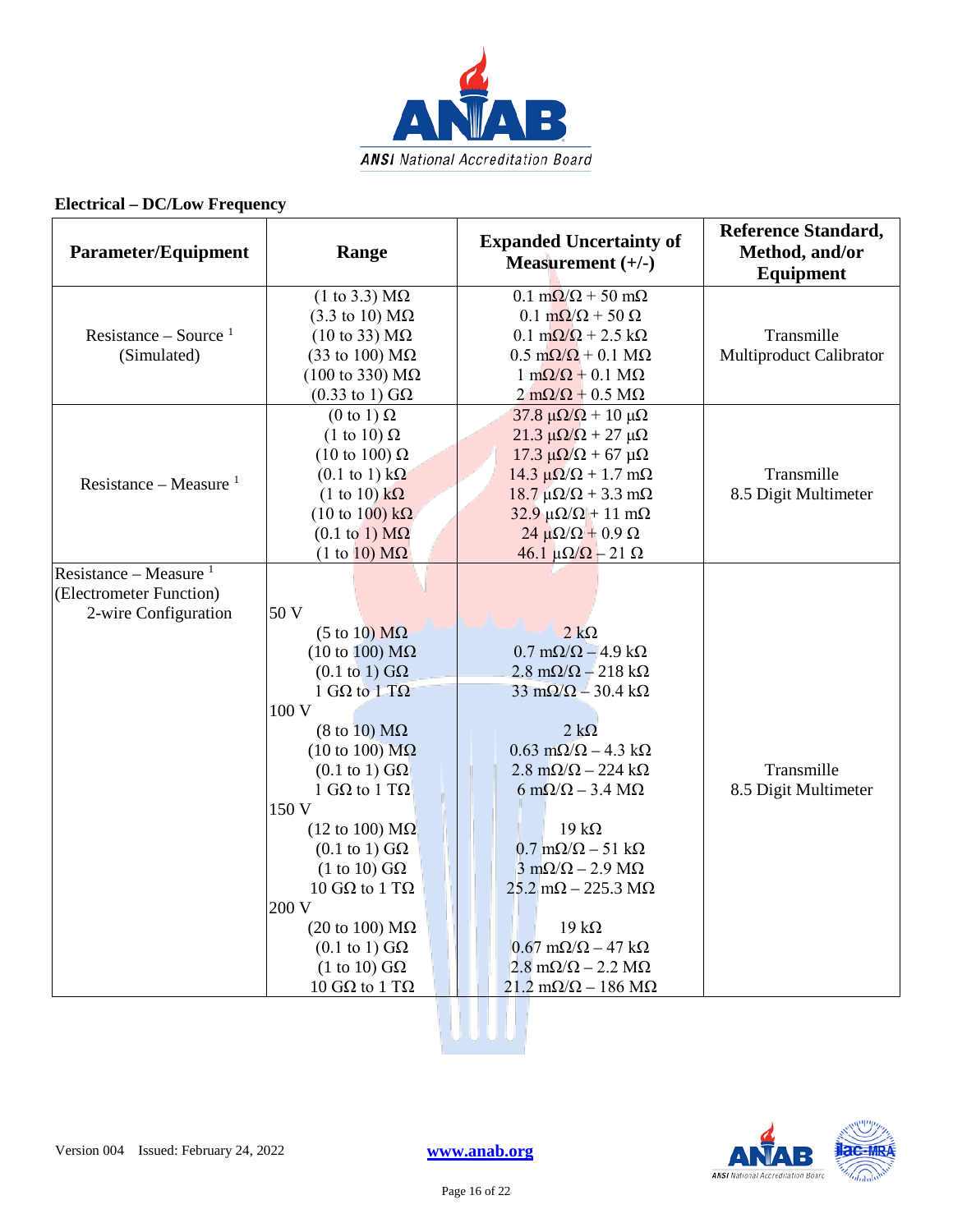

| <b>Parameter/Equipment</b>                                                  | Range                                  | <b>Expanded Uncertainty of</b><br>Measurement $(+/-)$ | <b>Reference Standard,</b><br>Method, and/or<br><b>Equipment</b> |
|-----------------------------------------------------------------------------|----------------------------------------|-------------------------------------------------------|------------------------------------------------------------------|
| Resistance – Measure $1$<br>(Electrometer Function)<br>2-wire Configuration | 250 V                                  |                                                       |                                                                  |
|                                                                             | (25 to 100) $M\Omega$                  | $19 k\Omega$                                          |                                                                  |
|                                                                             | $(0.1 \text{ to } 1)$ GQ               | $0.7 \text{ m}\Omega/\Omega - 47 \text{ k}\Omega$     |                                                                  |
|                                                                             | $(1 \text{ to } 10)$ GQ                | $2.8 \text{ m}\Omega/\Omega - 2.2 \text{ M}\Omega$    | Transmille                                                       |
|                                                                             | 10 GΩ to 1 TΩ                          | $19.2 \text{ m}\Omega/\Omega - 166 \text{ M}\Omega$   | 8.5 Digit Multimeter                                             |
|                                                                             | 300 V                                  |                                                       |                                                                  |
|                                                                             | $(30 \text{ to } 100) \text{ M}\Omega$ | $19 k\Omega$                                          |                                                                  |
|                                                                             | $(0.1 \text{ to } 1)$ GQ               | $0.6 \text{ m}\Omega/\Omega - 44.4 \text{ k}\Omega$   |                                                                  |
|                                                                             | $(1 \text{ to } 10)$ GQ                | $2.8 \text{ m}\Omega/\Omega - 2.2 \text{ M}\Omega$    |                                                                  |
|                                                                             | 10 GΩ to 1 TΩ                          | $17 \text{ mA}/\Omega - 16.4 \text{ M}\Omega$         |                                                                  |
| <b>Electrical Simulation of</b>                                             |                                        |                                                       |                                                                  |
| RTD Indicating Devices -                                                    |                                        |                                                       |                                                                  |
| Source (Passive) $1$                                                        |                                        |                                                       |                                                                  |
| 2-wire Configuration                                                        | Pt 100                                 |                                                       |                                                                  |
|                                                                             | $-100$ °C                              | $0.007$ °C                                            |                                                                  |
|                                                                             | $0^{\circ}C$                           | $0.011$ °C                                            | Transmille                                                       |
|                                                                             | $30^{\circ}$ C                         | $0.014$ °C                                            | Multiproduct Calibrator                                          |
|                                                                             | $60^{\circ}$ C                         | $0.015$ °C                                            |                                                                  |
|                                                                             | 100 °C                                 | $0.016$ °C                                            |                                                                  |
|                                                                             | 200 °C                                 | $0.02$ °C                                             |                                                                  |
|                                                                             | 300 °C                                 | 0.027 °C                                              |                                                                  |
|                                                                             | 800 °C                                 | $0.074$ °C                                            |                                                                  |
| <b>Electrical Simulation of</b>                                             |                                        |                                                       |                                                                  |
| RTD Indicating Devices -<br>Measure <sup>1</sup>                            |                                        |                                                       |                                                                  |
| 4-wire Configuration                                                        |                                        |                                                       |                                                                  |
| Normal Current Mode Pt 100                                                  |                                        |                                                       | Transmille                                                       |
|                                                                             | $(-100 \text{ to } 0)$ °C              | 0.002 % of reading $+$ 0.003 °C                       | Multiproduct Calibrator                                          |
|                                                                             | (0 to 800) $^{\circ}$ C                | 0.005 % of reading + 0.003 °C                         |                                                                  |
| Low Current Mode                                                            |                                        |                                                       |                                                                  |
|                                                                             | $(-100 \text{ to } 0)$ °C              | 0.005 % of reading + 0.007 °C                         |                                                                  |
|                                                                             | (0 to 800) $^{\circ}$ C                | 0.006 % of reading + 0.007 °C                         |                                                                  |
|                                                                             |                                        |                                                       |                                                                  |
|                                                                             |                                        |                                                       |                                                                  |

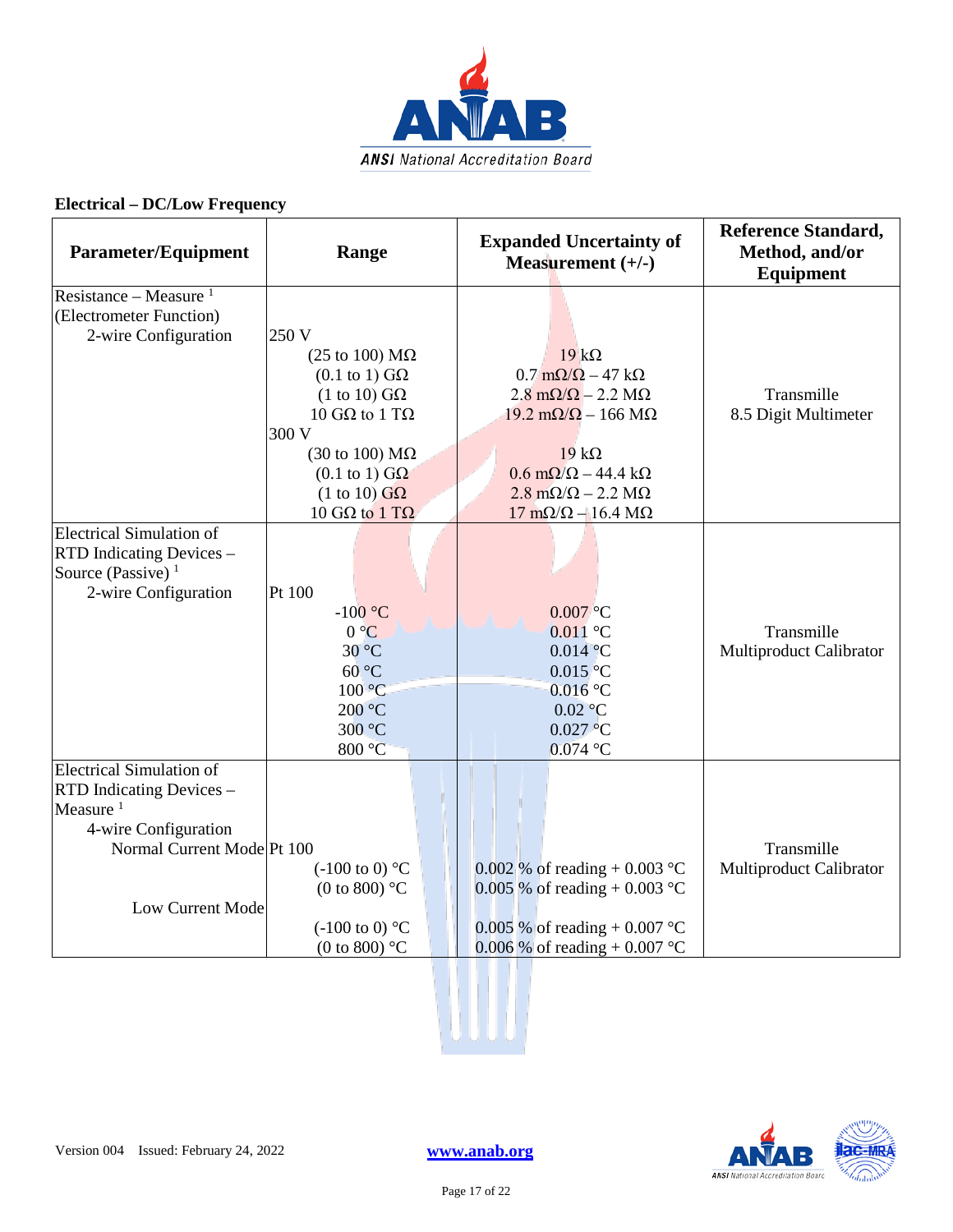

| <b>Parameter/Equipment</b> | Range                                                  | <b>Expanded Uncertainty of</b><br>Measurement $(+/-)$ | <b>Reference Standard,</b><br>Method, and/or<br><b>Equipment</b> |
|----------------------------|--------------------------------------------------------|-------------------------------------------------------|------------------------------------------------------------------|
|                            | Up to 202 mV                                           |                                                       |                                                                  |
|                            | $(10 \text{ to } 45)$ Hz                               | $0.8 \text{ mV/V} + 15 \text{ }\mu\text{V}$           |                                                                  |
|                            | 45 Hz to 1 kHz                                         | $0.16$ mV/V + 15 µV                                   |                                                                  |
|                            | $(1 to 20)$ kHz                                        | $200 \mu V/V + 28 \mu V$                              |                                                                  |
|                            | (20 to 100) kHz                                        | $1 \text{ mV/V} + 40 \text{ \mu V}$                   |                                                                  |
|                            | (100 to 500) kHz<br>$(0.2 \text{ to } 2.02) \text{ V}$ | $4$ mV/V + 0.1 mV                                     |                                                                  |
|                            | (10 to 45) Hz                                          | $0.5$ mV/V + 0.18 mV                                  |                                                                  |
|                            | 45 Hz to 1 kHz                                         | $0.16$ m V/V + $0.12$ mV                              |                                                                  |
|                            | $(1 to 20)$ kHz                                        | $0.21$ mV/V + $0.18$ mV                               |                                                                  |
|                            | $(20 to 100)$ kHz                                      | $0.65$ mV/V + 0.3 mV                                  |                                                                  |
|                            | 100 kHz to 1 MHz                                       | $3$ mV/V + 0.45 mV                                    |                                                                  |
|                            | $(2 \text{ to } 20.2)$ V                               |                                                       |                                                                  |
|                            | (10 to 45) Hz                                          | $0.5$ mV/V + 1.6 mV                                   | Transmille                                                       |
| AC Voltage – Source $1$    | 45 Hz to 1 kHz                                         | $0.16$ mV/V + 1 mV                                    | Multiproduct Calibrator                                          |
|                            | (1 to 20) kHz                                          | $0.21$ mV/V + 1.6 mV                                  |                                                                  |
|                            | $(20 to 100)$ kHz                                      | $0.6$ mV/V + 3 mV                                     |                                                                  |
|                            | (20 to 202) V                                          |                                                       |                                                                  |
|                            | $(10 \text{ to } 45) \text{ Hz}$                       | $0.5$ mV/V + 20 mV                                    |                                                                  |
|                            | 45 Hz to 1 kHz                                         | $0.15$ mV/V + 12 mV                                   |                                                                  |
|                            | (1 to 10) kHz                                          | $0.2$ mV/V + 16 mV                                    |                                                                  |
|                            | $(10 to 40)$ kHz                                       | $0.3$ mV/V + 30 mV                                    |                                                                  |
|                            | (40 to 100) kHz                                        | $2$ mV/V $+50$ mV                                     |                                                                  |
|                            | $(200 \text{ to } 1020) \text{ V}$                     |                                                       |                                                                  |
|                            | $(10 \text{ to } 45)$ Hz                               | $0.55$ mV/V + $0.2$ V                                 |                                                                  |
|                            | 45 Hz to 1 kHz                                         | $0.2$ mV/V + 60 mV                                    |                                                                  |
|                            | (1 to 20) kHz                                          | $0.25$ mV/V + 0.12 V                                  |                                                                  |
|                            | $(20 to 100)$ kHz                                      | $0.3$ mV/V + 0.2 V                                    |                                                                  |
|                            | Up to 100 mV                                           |                                                       |                                                                  |
|                            | (10 to 40) Hz                                          | $0.8$ mV/V + 15 $\mu$ V                               |                                                                  |
| AC Voltage – Measure $1$   | (40 to 200) Hz<br>200 Hz to 1 kHz                      | $0.3$ mV/V + 9 $\mu$ V                                | Transmille                                                       |
|                            | (1 to 2) kHz                                           | $0.3$ mV/V + 8 $\mu$ V<br>$0.3$ mV/V + 8 $\mu$ V      | 8.5 Digit Multimeter                                             |
|                            | (2 to 20) kHz                                          | $0.4$ mV/V + 10 $\mu$ V                               |                                                                  |
|                            | (20 to 100) kHz                                        | $0.9$ mV/V + 50 $\mu$ V                               |                                                                  |
|                            |                                                        |                                                       |                                                                  |

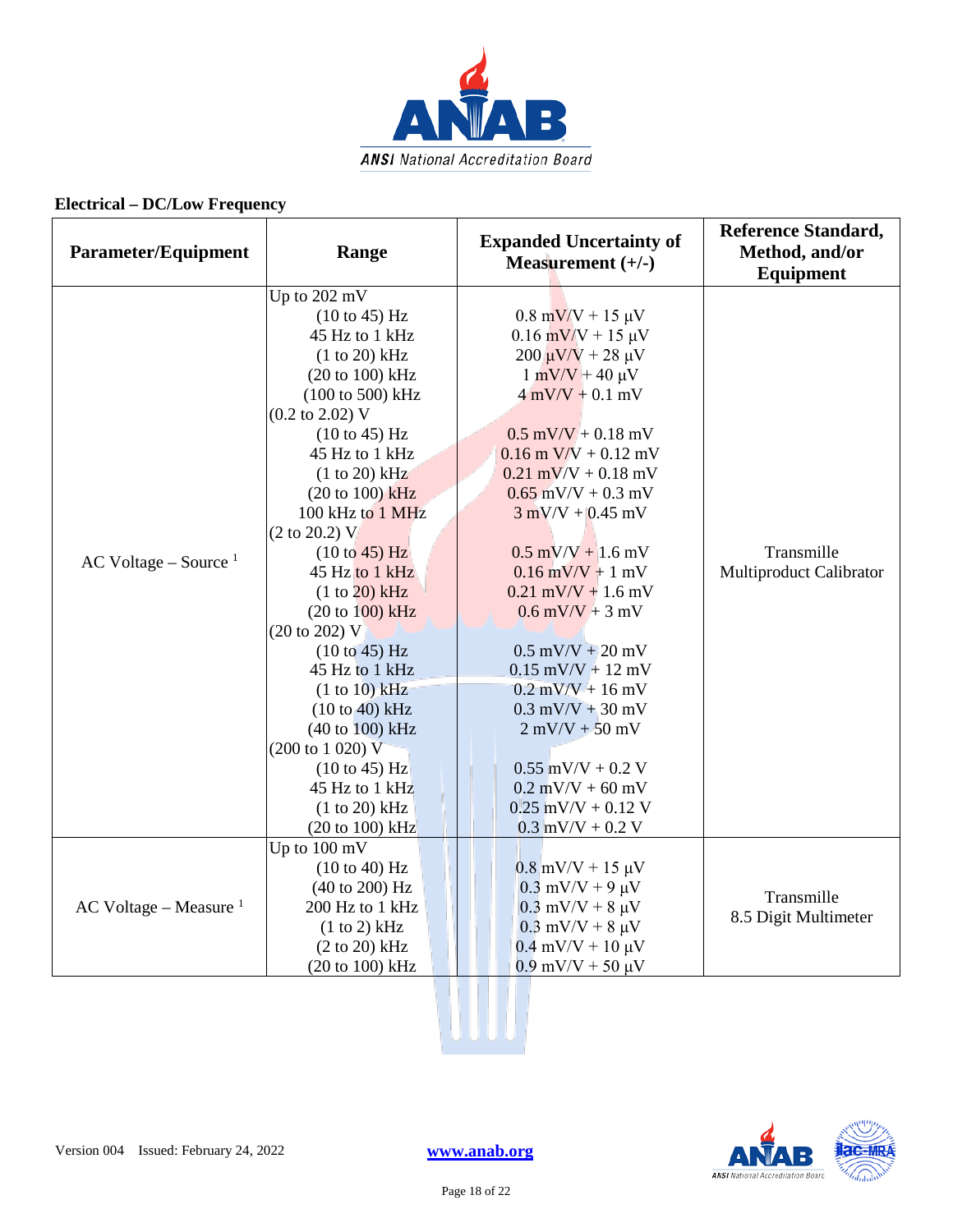

| Parameter/Equipment      | Range                                | <b>Expanded Uncertainty of</b><br>Measurement $(+/-)$ | <b>Reference Standard,</b><br>Method, and/or<br>Equipment |
|--------------------------|--------------------------------------|-------------------------------------------------------|-----------------------------------------------------------|
|                          | Up to 105 mV                         |                                                       |                                                           |
|                          | (10 to 40) Hz                        | $0.8 \text{ mV/V} + 0.15 \text{ mV}$                  |                                                           |
|                          | (40 to 200) Hz                       | $0.3$ mV/V + 9 $\mu$ V                                |                                                           |
|                          | 200 Hz to 1 kHz                      | $0.3$ mV/V + 8 $\mu$ V                                |                                                           |
|                          | (1 to 2) kHz                         | $0.3$ mV/V + 8 $\mu$ V                                |                                                           |
|                          | $(2 to 20)$ kHz                      | $0.4$ mV/V + 10 $\mu$ V                               |                                                           |
|                          | $(20 to 100)$ kHz                    | $0.9$ mV/V + 50 $\mu$ V                               |                                                           |
|                          | $(0.105 \text{ to } 1.05) \text{ V}$ |                                                       |                                                           |
|                          | (10 to 40) Hz                        | $0.6$ mV/V + 0.15 mV                                  |                                                           |
|                          | $(40 \text{ to } 200) \text{ Hz}$    | $0.3$ mV/V + 60 $\mu$ V                               |                                                           |
|                          | 200 Hz to 1 kHz                      | $0.2$ mV/V + 60 $\mu$ V                               |                                                           |
|                          | (1 to 2) kHz                         | $0.2$ mV/V + 60 µV                                    |                                                           |
|                          | $(2 \text{ to } 20)$ kHz             | $0.4$ mV/V + 0.1 mV                                   |                                                           |
|                          | (20 to 100) kHz                      | $0.9$ mV/V + $0.5$ mV                                 |                                                           |
|                          | 100 kHz to 1 MHz                     | $15.6$ mV/V + 25 mV                                   |                                                           |
|                          | $(1.05 \text{ to } 10.5) \text{ V}$  |                                                       |                                                           |
|                          | (10 to 40) Hz                        | $0.6$ mV/V + 1.5 mV                                   | Transmille<br>8.5 Digit Multimeter                        |
| AC Voltage – Measure $1$ | $(40 \text{ to } 200) \text{ Hz}$    | $0.3$ mV/V + 0.6 mV                                   |                                                           |
|                          | 200 Hz to 1 kHz                      | $0.2$ mV/V + 0.6 mV                                   |                                                           |
|                          | (1 to 2) kHz                         | $0.2$ mV/V + 0.6 mV                                   |                                                           |
|                          | $(2 to 20)$ kHz                      | $0.4$ mV/V + 1 mV                                     |                                                           |
|                          | (20 to 100) kHz                      | $0.9$ mV/V + 5 mV                                     |                                                           |
|                          | $(100 \text{ to } 500) \text{ kHz}$  | 15.6 mV/V + 0.25 V                                    |                                                           |
|                          | $(10.5 \text{ to } 105) \text{ V}$   |                                                       |                                                           |
|                          | (10 to 40) Hz                        | $0.8$ mV/V + 15 mV                                    |                                                           |
|                          | $(40 \text{ to } 200) \text{ Hz}$    | $0.3$ mV/V + 9 mV                                     |                                                           |
|                          | 200 Hz to 1 kHz                      | $0.3$ mV/V + 7 mV                                     |                                                           |
|                          | (1 to 2) kHz                         | $0.3$ mV/V + 7 mV                                     |                                                           |
|                          | $(2 \text{ to } 20) \text{ kHz}$     | $0.5$ mV/V + 10 mV                                    |                                                           |
|                          | $(20 \text{ to } 50)$ kHz            | $1.2$ mV/V + 50 mV                                    |                                                           |
|                          | $(105 \text{ to } 1050) \text{ V}$   |                                                       |                                                           |
|                          | (10 to 40) Hz                        | $0.8$ mV/V + 0.15 V                                   |                                                           |
|                          | (40 to 200) Hz                       | $0.3$ mV/V + 90 mV                                    |                                                           |
|                          | 200 Hz to 1 kHz                      | $0.3$ mV/V + 70 mV                                    |                                                           |
|                          | (1 to 2) kHz                         | $0.3$ mV/V + 70 mV                                    |                                                           |
|                          | (2 to 10) kHz                        | $0.5$ mV/V + 0.1 V                                    |                                                           |
|                          | (0 to 202) mV                        | $15 \mu V/V + 2 \mu V$                                |                                                           |
|                          | $(0.2 \text{ to } 2.02)$ V           | 9 μV/V + 2.5 μV                                       | Transmille                                                |
| DC Voltage – Source $1$  | $(2 \text{ to } 20.2)$ V             | $8 \mu V/V + 24 \mu V$                                | Multiproduct Calibrator                                   |
|                          | (20 to 202) V                        | $12 \mu V/V + 0.24 \ mV$                              |                                                           |
|                          | (200 to 1 025) V                     | $12 \mu V/V + 2.4 \ mV$                               |                                                           |

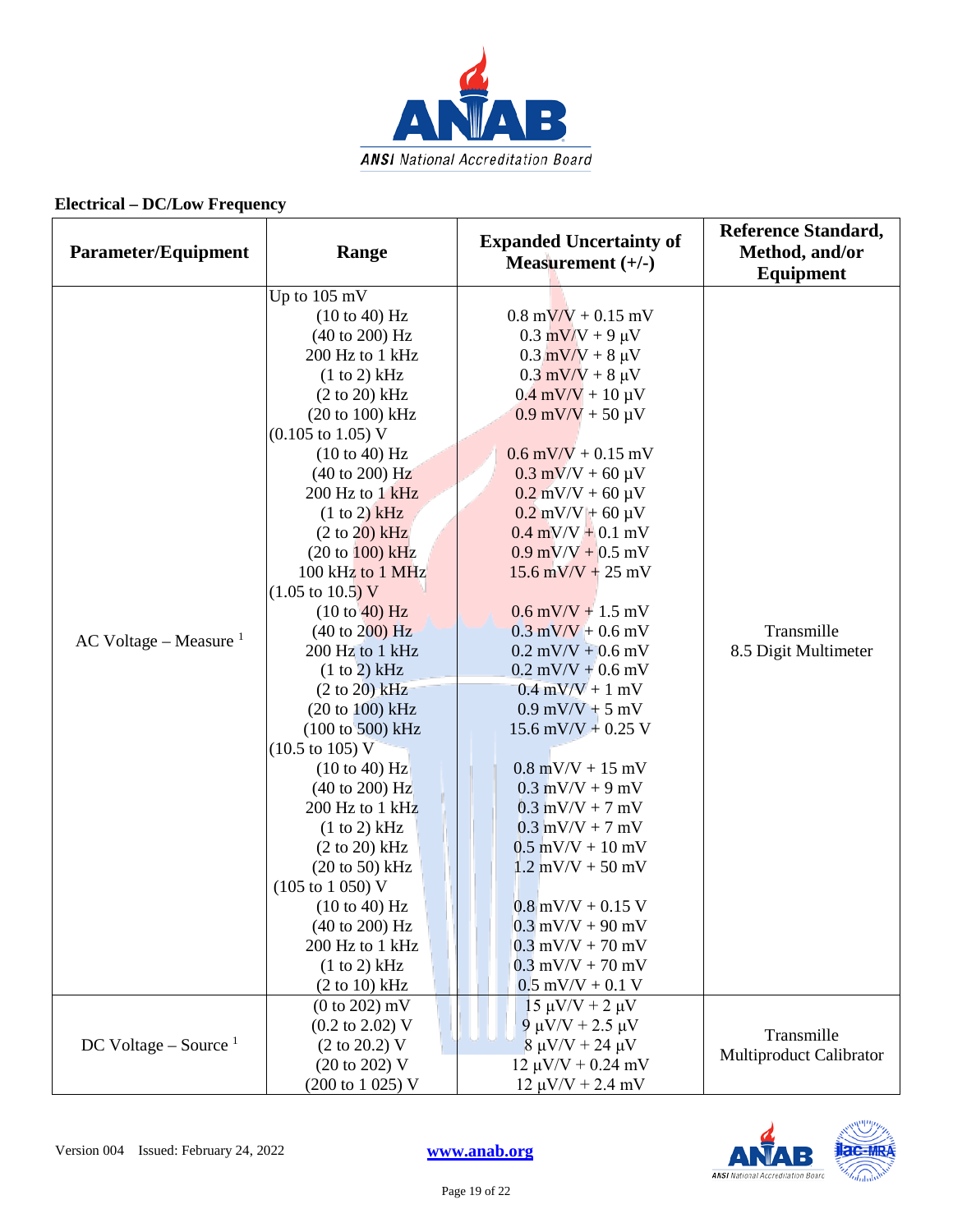

| <b>Parameter/Equipment</b>                                                 | Range                                                                                                                                                                                                                                                                                                                                                                                                                                                                                                                                                                                                                                                                                                                                                                                                                                                                          | <b>Expanded Uncertainty of</b><br>Measurement $(+/-)$                                                                                                                                                | <b>Reference Standard,</b><br>Method, and/or<br>Equipment       |
|----------------------------------------------------------------------------|--------------------------------------------------------------------------------------------------------------------------------------------------------------------------------------------------------------------------------------------------------------------------------------------------------------------------------------------------------------------------------------------------------------------------------------------------------------------------------------------------------------------------------------------------------------------------------------------------------------------------------------------------------------------------------------------------------------------------------------------------------------------------------------------------------------------------------------------------------------------------------|------------------------------------------------------------------------------------------------------------------------------------------------------------------------------------------------------|-----------------------------------------------------------------|
| DC Voltage – Measure $1$                                                   | $(0 to 120)$ mV<br>$(0.12 \text{ to } 1.2) \text{ V}$<br>$(1.2 \text{ to } 12) \text{ V}$<br>$(12 \text{ to } 120) \text{ V}$<br>(120 to 1 050) V                                                                                                                                                                                                                                                                                                                                                                                                                                                                                                                                                                                                                                                                                                                              | 9 μV/V + 0.17 μV<br>6.4 $\mu$ V/V + 0.6 $\mu$ V<br>6.8 $\mu$ V/V + 6 $\mu$ V<br>9.5 $\mu$ V/V + 80 μV<br>$9.5 \mu V/V + 1.2 \ mV$                                                                    | Transmille<br>8.5 Digit Multimeter                              |
| <b>Electrical Simulation of</b><br>Thermocouple Indicators -<br>Source $1$ | Type B<br>(600 to 800) $^{\circ}$ C<br>$(800 \text{ to } 1000)$ °C<br>$(1000 \text{ to } 1550)$ °C<br>$(1\,550\,\text{to}\,1\,820)\,\text{°C}$<br>Type C<br>(0 to 150) $^{\circ}$ C<br>$(150 \text{ to } 650)$ °C<br>$(650 \text{ to } 1000) \text{ °C}$<br>$(1000 \text{ to } 1800)$ °C<br>Type E<br>-250 to $-100^{\circ}$ C<br>$-100$ to $-25\degree C$<br>$(-25 \text{ to } 350)$ °C<br>(350 to 650) °C<br>$(650 \text{ to } 1000) \text{ °C}$<br>Type J<br>$(-210 \text{ to } -100)$ °C<br>$(-100 \text{ to } -30)^{\circ}C$<br>$(-30 \text{ to } 150)$ °C<br>$(150 \text{ to } 760)$ °C<br>$(760 \text{ to } 1200)$ °C<br>Type K<br>$(-200 \text{ to } -100)$ °C<br>$(-100 \text{ to } -25)$ °C<br>$(-25 \text{ to } 120)$ °C<br>(120 to 1000) $^{\circ}$ C<br>$(1\ 000\ \text{to}\ 1\ 370)$ °C<br>Type L<br>$(-200 \text{ to } -100)$ °C<br>$(-100 \text{ to } 800)$ °C | 0.89<br>0.78<br>0.65<br>0.66<br>0.38<br>0.33<br>0.39<br>0.56<br>0.59<br>0.13<br>0.12<br>0.15<br>0.18<br>0.28<br>0.14<br>0.12<br>0.17<br>0.23<br>0.33<br>0.19<br>0.14<br>0.24<br>0.31<br>0.41<br>0.39 | Transmille<br>Multiproduct Calibrator<br>w/Thermocouple Adapter |
|                                                                            | (800 to 900) °C                                                                                                                                                                                                                                                                                                                                                                                                                                                                                                                                                                                                                                                                                                                                                                                                                                                                | 0.4                                                                                                                                                                                                  |                                                                 |

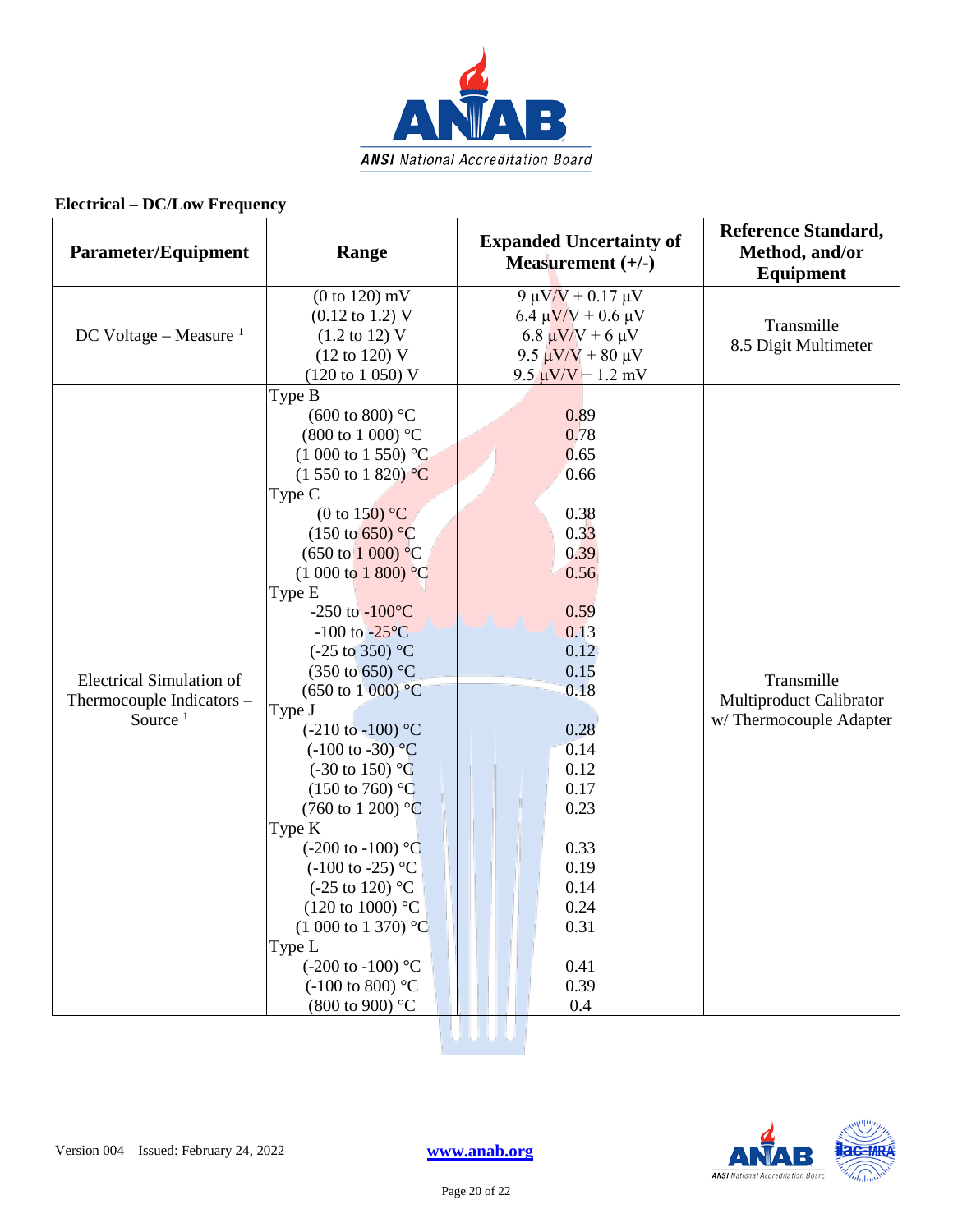

| Parameter/Equipment                                                         | Range                                                                                                                                                                                                                                                                                                                                                                                                                                                                                                                                                                                       | <b>Expanded Uncertainty of</b><br>Measurement $(+/-)$                                                                                                              | <b>Reference Standard,</b><br>Method, and/or<br><b>Equipment</b> |
|-----------------------------------------------------------------------------|---------------------------------------------------------------------------------------------------------------------------------------------------------------------------------------------------------------------------------------------------------------------------------------------------------------------------------------------------------------------------------------------------------------------------------------------------------------------------------------------------------------------------------------------------------------------------------------------|--------------------------------------------------------------------------------------------------------------------------------------------------------------------|------------------------------------------------------------------|
| <b>Electrical Simulation of</b><br>Thermocouple Indicators -<br>Source $1$  | Type N<br>$(-200 \text{ to } -100)$ °C<br>$(-100 \text{ to } -25)$ °C<br>$(-25 \text{ to } 120)$ °C<br>$(120 \text{ to } 410)$ °C<br>$(410 \text{ to } 1300)$ °C<br>Type R<br>(0 to 250) $\mathrm{^{\circ}C}$<br>$(250 \text{ to } 1000)$ °C<br>$(1\ 000\ \text{to}\ 1\ 760)$ °C<br>Type S<br>(0 to 250) $^{\circ}$ C<br>$(250 \text{ to } 1000) \text{ °C}$<br>$(1\ 000\ \text{to}\ 1\ 760)$ °C<br>Type T<br>$(-250 \text{ to } -150)$ °C<br>$(-150 \text{ to } 0)$ °C<br>(0 to 120) $\mathrm{^{\circ}C}$<br>$(120 \text{ to } 400)$ °C<br>Type U<br>$(-200 \text{ to } 0)$ <sup>o</sup> C | 0.51<br>0.25<br>0,2<br>0.19<br>0.19<br>0.98<br>0.53<br>0.62<br>0.98<br>0.53<br>0.62<br>0.72<br>0.13<br>0.12<br>0.14<br>0.5                                         | Transmille<br>Multiproduct Calibrator<br>w/Thermocouple Adapter  |
| <b>Electrical Simulation of</b><br>Thermocouple Indicators -<br>Measure $1$ | (0 to 600) $^{\circ}$ C<br>Type B<br>$(300 \text{ to } 500)$ <sup>o</sup> C<br>$(500 \text{ to } 1820)$ °C<br>Type E<br>(0 to 800) $^{\circ}$ C<br>Type J<br>$(-210 \text{ to } 1200)$ °C<br>Type K<br>$(-140 \text{ to } 1340)$ °C<br>Type N<br>$(-200 \text{ to } 1300)$ °C<br>Type R<br>$(-50 \text{ to } 600)$ °C<br>$(600 \text{ to } 1760)$ °C<br>Type S<br>(0 to 1 760) $^{\circ}$ C<br>Type T<br>$(-200 \text{ to } 400)$ °C                                                                                                                                                        | 0.36<br>$0.3$ °C<br>0.18 °C<br>0.07 °C<br>$0.11\text{ °C}$<br>$0.11\text{ °C}$<br>$0.11\text{ °C}$<br>$0.59$ °C<br>$0.22$ °C<br>0.18 °C<br>$0.11\text{ }^{\circ}C$ | Transmille<br>8.5 Digit Multimeter                               |